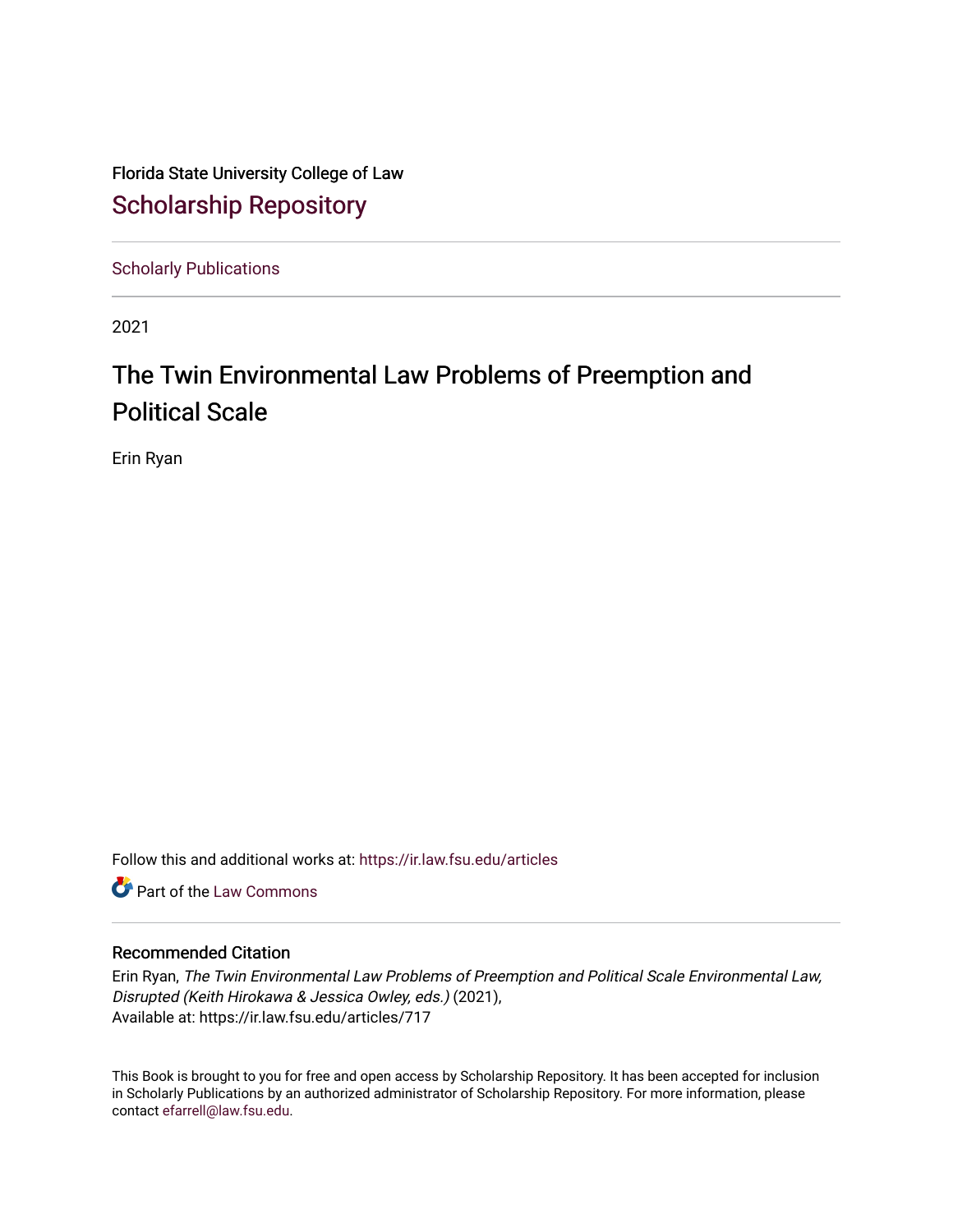# **Chapter 8: The Twin Environmental Law Problems of Preemption and Political Scale**

*Erin Ryan\**

*After three years in office, the Trump Administration has dismantled most of the major climate and environmental policies the president promised to undo. Calling the rules unnecessary and burdensome to the fossil fuel industry and other businesses, his administration has weakened Obama-era limits on planet-warming carbon dioxide emissions from power plants and from cars and trucks, and rolled back many more rules governing clean air, water and toxic chemicals. Several major reversals [were finalized] as the country has struggled to contain the spread of the new coronavirus. [This] analysis, based on research from Harvard Law School, Columbia Law School and other sources, counts more than 60 environmental rules and regulations officially reversed, revoked or otherwise rolled back under Mr. Trump. An additional 34 rollbacks are still in progress.*<sup>1</sup>

These have been daunting times for the environmental movement in the United States. Since 2017, it has often seemed that federal environmental law is being systematically dismantled—most aggressively by the executive branch, $^2$  but with tacit support from much of the sitting legislature, and—

I am grateful to the Environmental Law Collaborative for inviting me to participate in 2018 and encouraging me to expand these early ideas into the fuller treatment in this chapter. I thank Jonathan Rosenbloom for his important work on the Sustainable Development Code (SDC) and his helpful comments on this chapter. I am also thankful to Jill Bowen, Taylor Schock, and Katie Miller for their worthy research assistance in support of this piece. I especially thank Jill Bowen for her creative thinking about resolving problems of political scale. I should note that for the purposes of simplifying my argument, I assume that the objectives of the environmental regulations under fire here are worth defending in general, while acknowledging that this may not be true in every individual circumstance. Finally, I note that this piece was written between 2018-20, when environmental law was under more sustained attack than it may be by the time this book is published.

<sup>1.</sup> Nadja Popovich et al., *The Trump Administration Is Reversing Nearly 100 Environmental Rules. Here's the Full List*, N.Y. Times, May 6, 2020.

<sup>2.</sup> *Id*. *See also* Nadja Popovich et al., *78 Environmental Rules on the Way Out Under Trump*, N.Y. Times, Dec. 28, 2018; Marissa Horn, *26 Environmental Rules Being Rolled Back in the Trump Era*, Bloomberg Env't (July 12, 2018), https://news.bloombergenvironment.com/environment-andenergy/26-environmental-rules-being-rolled-back-in-the-trump-era.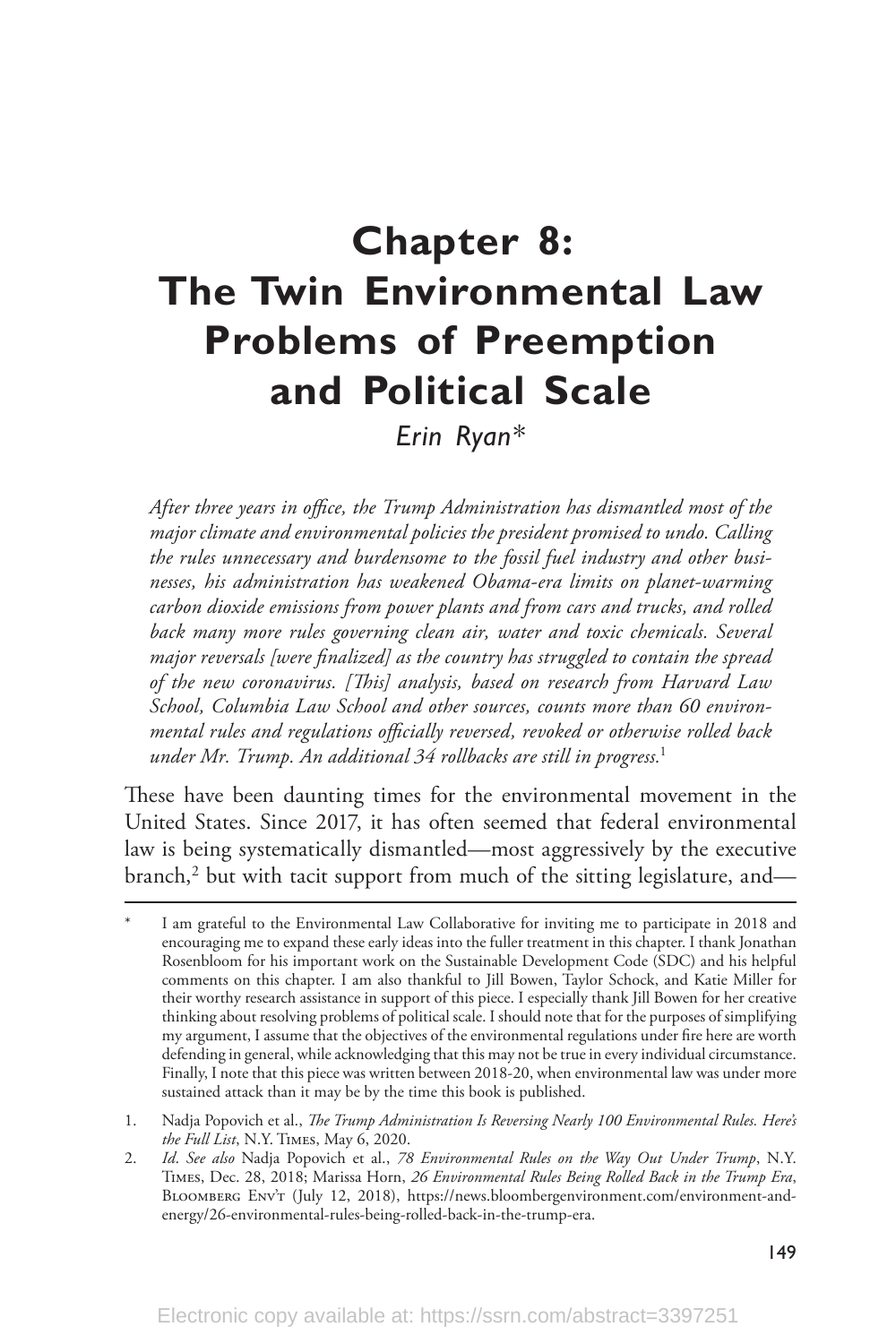after record numbers of judicial nominees were elevated to the bench during the Trump Administration—likely with increasing support from the judiciary as well. For environmentalists, the unraveling of regulatory infrastructure built over decades of previous lawmaking has been cause for despair, but it also compels preparation for the challenges yet to come. Environmental advocates should especially brace for two federalism-related legal hurdles likely to frustrate their goals: the twin problems of preemption and political scale.

Preemption poses a real threat to state and local efforts to combat the rollback of federal environmental law through subnational regulation. Advocates must ensure that the campaign to dismantle federal law does not spill over into displacing state and local efforts to fill the void. Nevertheless, there still remains the problem of matching the large biophysical scale of many environmental problems with available political scale, now more limited than ever. Advocates must think creatively about how to accomplish the goals of national-level environmental policy without the benefit of nationwide federal authority. This may require thinking outside the box—but necessity has always been the mother of creativity, and the need has never been greater.

Written as a memo to environmentalists at this pivotal moment in time, this chapter reviews the twin federalism-related challenges that flow from the weakening of federal environmental law. Part I urges advocates to protect state and local environmental law from anti-regulatory preemption. Part II suggests new ways of marshaling large-scale responses to looming environmental problems through various means of coordinated local, regional, and private forms of environmental governance.

# **I. Problems of Preemption**

The immediate federalism-related challenge is to ensure that the campaign to alter the fundamentals of federal environmental law is not partnered with a campaign to block state and local efforts to fill the resulting regulatory void through preemption.3 Environmentalists should be especially on guard against the expansion of ceiling preemption, which perverts the customary use of federal preemption to ensure minimum national environmental qual-

Although this chapter focuses on federal preemption, it is worth noting that state-law preemption of municipal actions can be equally problematic and deserves additional scrutiny. *See, e.g.*, Richard Briffault, *The Challenge of the New Preemption*, 70 Stan. L. Rev. 1995 (2018) (noting that "[t]he past decade has witnessed the emergence and rapid spread of a new and aggressive form of state preemption of local government action across a wide range of subjects, including . . . environmental and public health regulation," and that "[t]he rise of the new preemption is closely linked to the partisan and ideological polarization between red states and their blue cities").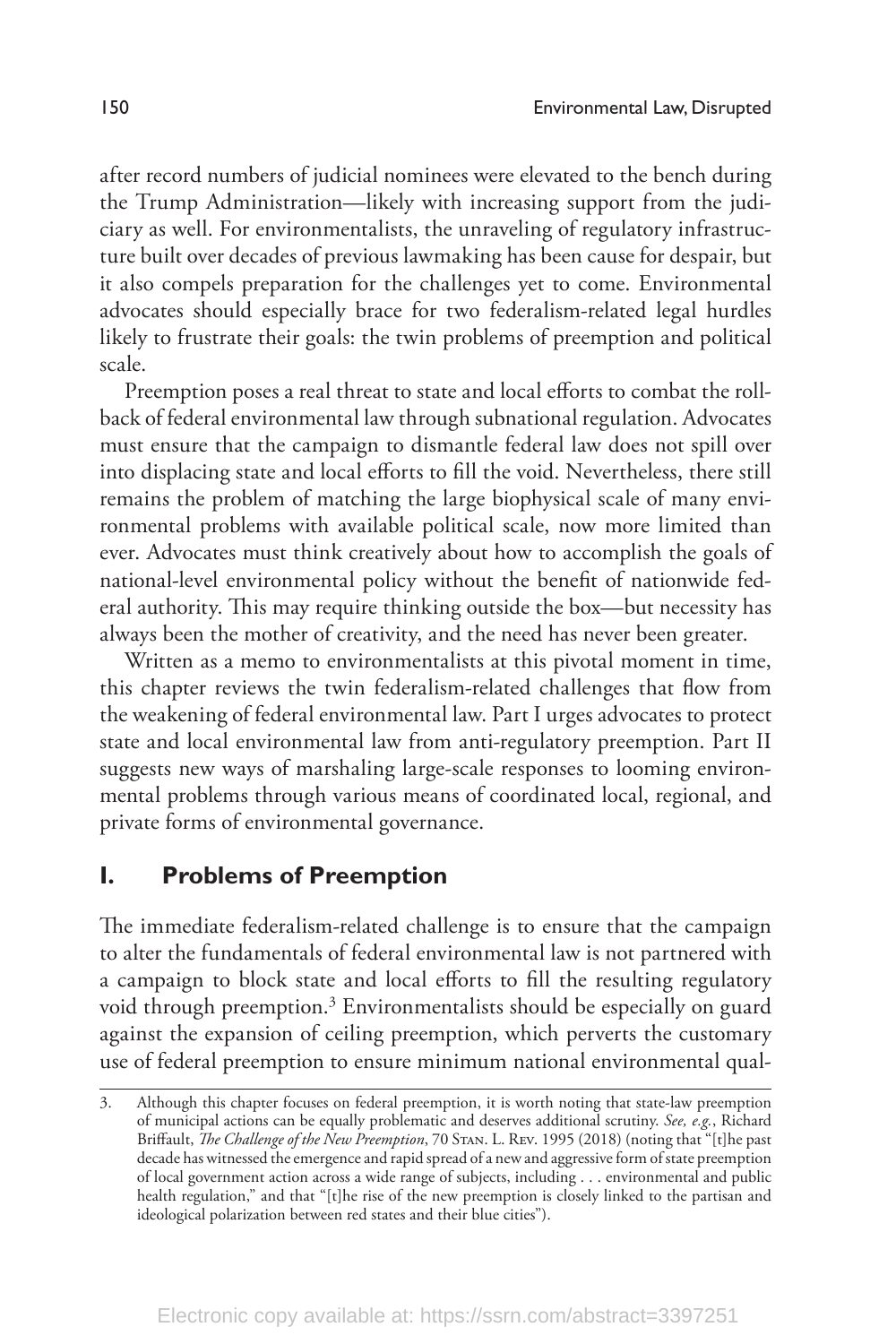ity standards into maximum standards that restrict regional efforts to do better. To protect state and local autonomy to exceed minimum standards, advocates should also seek the inclusion of locally protective savings clauses in new federal statutes and regulations, and they should prepare to advocate for the judicial presumption against preemption where these issues are litigated. This section briefly reviews the role of preemption within American federalism and environmental law before advocating these three strategic points, illustrating the danger with discussion of current efforts to eliminate the Clean Air Act's California Waiver.

#### *A. Preemption and Environmental Federalism*

Within federal environmental law, preemption plays a key role in effectuating the nationwide maintenance of minimum environmental quality standards, especially with regard to state boundary-crossing harms like air and water pollution. "Preemption" refers to the ability of a higher level of government to override contrary decisions made by a lower level of government. For the purposes of most federal environmental law, the federal government sets minimum standards to protect public health or safety, which preempts states' authority to set lower legal thresholds. Preemption can either be "express," if Congress overtly declares that it is preempting state law, or it can be implied, either because the laws give directly contradictory guidance ("conflict preemption") or because the higher level of government has unambiguously occupied the entire field of regulation from interference by lower levels ("field preemption").

These rules of engagement are important, because American governance operates through a multi-tiered system, with interdependent roles played by local, state, and federal actors in many areas of law. Preemption is especially important in environmental law, which almost always requires multilevel regulatory response to be effective. Environmental law copes with problems that demand local management expertise, such as local geographic and economic factors, while also requiring national jurisdiction to police spillover harms across state boundaries.<sup>4</sup> Within this multilevel system, federal environmental laws have always been essential—but also insufficient. Strong, centralized guidance provided by federal laws like the Clean Air and Water

<sup>4.</sup> *See* Erin Ryan, *Environmental Federalism's Tug of War Within, in* The Law and Policy of Environmental Federalism: A Comparative Analysis 386-400 (Kalyani Robbins ed., 2015) [hereinafter Ryan, *Environmental Federalism's Tug of War Within*]; Erin Ryan, *Negotiating Environmental Federalism: Dynamic Federalism as a Strategy for Good Governance*, 2017 Wis. L. Rev. 17, 21-26 (2017) [hereinafter Ryan, *Negotiating Environmental Federalism*].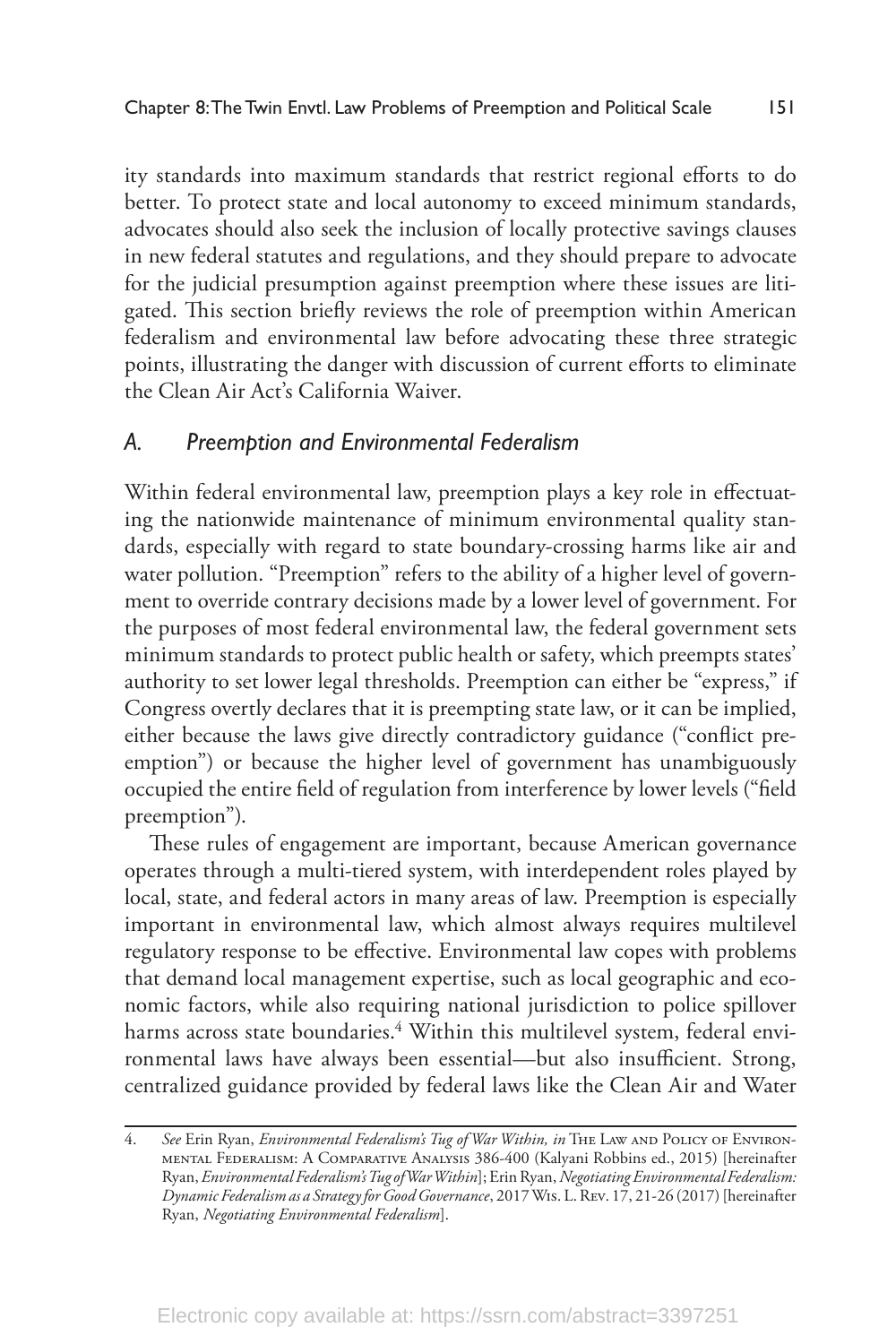Acts have been essential in setting goals and providing enforcement authority to improve the health of the environment and the American people.<sup>5</sup> At the same time, they are insufficient, because the need for locally specific responses to regionally diverse harms has persisted.<sup>6</sup>

Effective multilevel environmental governance mixes the advantages of national and local capacity, mandating national environmental quality standards while enabling local autonomy to meet or exceed them, or to focus on goals beyond those set by federal law.7 Indeed, programs of cooperative environmental federalism partner regulators across the jurisdictional spectrum this way, assigning distinct but overlapping roles to federal, state, and local decisionmakers.<sup>8</sup> Multilevel environmental governance requires a careful balance of federal preemption and local autonomy to work well. The best examples generally match the technical expertise and enforcement authority that only the national government can supply with protected space for local initiative and innovation that only state and municipal governments can marshal<sup>9</sup>

In the context of environmental governance, then, changing the scope of preemption can shift the dynamic in important ways. Although some preemption is necessary for national standards to have any force, too much preemption can undercut the multilevel coordination and regulatory dynamism that is the hallmark of American environmental federalism.10 Which bring us to the first challenge that environmental advocates will likely face: the increasing threat of anti-environmental ceiling preemption.

#### *B. The Threat of Ceiling Preemption*

Federal preemption of state and local law enables American federalism to work as intended, clearing the path for centralized decisionmaking in regulatory realms clearly enumerated to the national government, such as the

8. *Id.* 

<sup>5.</sup> *See* Ryan, *Environmental Federalism's Tug of War Within*, *supra* note 4, at 405-07 (discussing the federal role as the "senior partner" in cooperative federalism regimes that privilege federal authority, such as the CAA).

<sup>6.</sup> *See, e.g.,* Ryan, *Negotiating Environmental Federalism, supra* note 4,at 22-24 (discussing the importance of local capacity in managing water pollution under the CWA).

<sup>7.</sup> *See* Ryan, *Environmental Federalism's Tug of War Within, supra* note 4, at 400-12 (describing different regulatory approaches taken within cooperative environmental federalism in the United States).

<sup>9.</sup> *Id.* (describing how cooperative environmental federalism usually assigns federal responsibility for national goals and oversight while inviting state actors to decide how best to implement these standards to account for local circumstances).

<sup>10.</sup> *See* Erin Ryan, *Secession and Federalism in the United States: Tools for Managing Regional Conflict in a Pluralist Society*, 96 Oregon L. Rev. 123, 149-69 (2017) (analyzing how the United States manages regional conflict through the dialogic processes of constitutional federalism).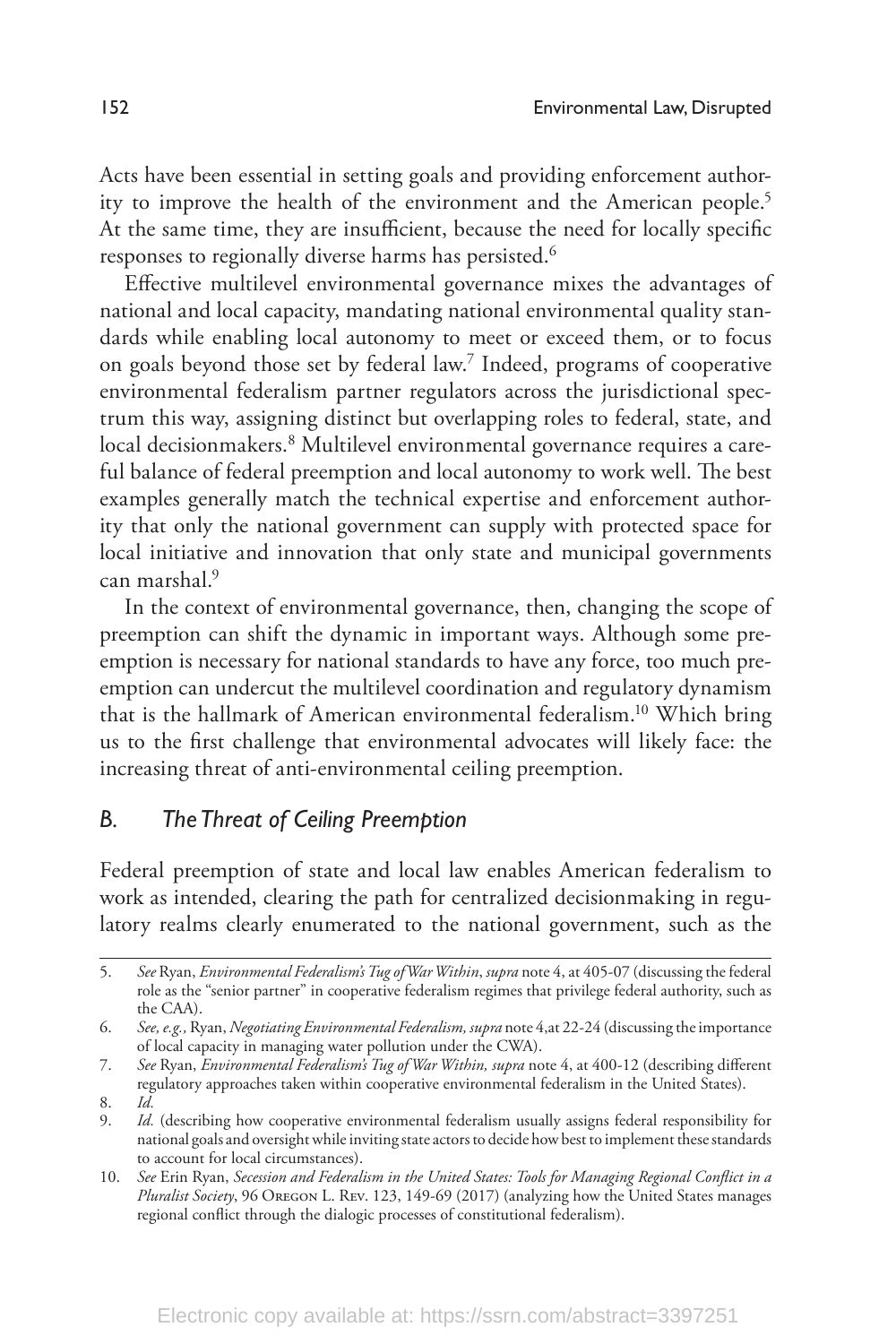coining of money or use of military force. Nevertheless, the overuse of preemption in contexts of jurisdictional overlap—where both the federal and state governments have legitimate regulatory interests or obligations $11$ —can distort the dynamic multilevel engagement that has enabled American federalism to adapt over time to the roiling dynamics of the regionally and politically diverse American plurality.12 Especially if preemption is used not to preserve minimum standards of environmental quality, but maximum standards.

In the early days of the environmental movement of the 1970s, advocates pinned their hopes on the big federal environmental statutes poised to remedy the interjurisdictional air, water, and hazardous waste pollution that states had not been able to tackle in isolation.<sup>13</sup> When the first Earth Day was celebrated half a century ago, environmentalists viewed the preemption of failing state and local rules by federal environmental law as the only viable cure for the disease. Yet these new federal environmental laws mostly followed the model of "floor" preemption—setting a national floor of mandatory environmental quality that states could not fall below, but which they could always choose to exceed.<sup>14</sup> By contrast, few of these laws prevented states from regulating *more* stringently than the federal standard. Federal environmental laws have generally permitted state and local governments to set more ambitious regulatory requirements to address local concerns or preferences, often using their own preferred methods.15

While federal environmental laws do not usually prevent states from setting more stringent standards, there are uncommon examples of "ceiling preemption," by which federal law prevents state and local regulations from exceeding the federal floor.<sup>16</sup> The Clean Air Act's (CAA) means of regulating pollution from automobile emissions offers one such example. The U.S. Environmental Protection Agency (EPA) has primary authority to set these standards, and states are generally forbidden from either raising or lowering them. But even here, there are exceptions. Section 209 of the

<sup>11.</sup> Erin Ryan, Federalism and the Tug of War Within 105-08, 145-80 (2012) [hereinafter Ryan, Tug of War]. *See generally* Ryan, *Environmental Federalism's Tug of War Within*, *supra* note 4.

<sup>12.</sup> Ryan, *Secession and Federalism in the United States, supra* note 11, at 149-69.

<sup>13.</sup> *See, e.g.,* CWA, 33 U.S.C. §1251; CAA, 42 U.S.C. §7401.

<sup>14.</sup> *See* William W. Buzbee, *Asymmetrical Regulation: Risk, Preemption, and the Floor/Ceiling Distinction*, 82 N.Y.U. L. Rev. 1547 (2007).

<sup>15.</sup> *Id.*

<sup>16.</sup> *Id.* at 1561-64, 1569-75 (noting that ceiling preemption was rare until relatively recently, but has gained traction in displacing state regulation of environmental and public safety risk tolerance regulation, such as the Federal Insecticide, Fungicide, and Rodenticide Act (FIFRA), the Toxic Substances Control Act (TSCA), and the siting of Liquefied Natural Gas refineries under the Energy Policy Act of 2005).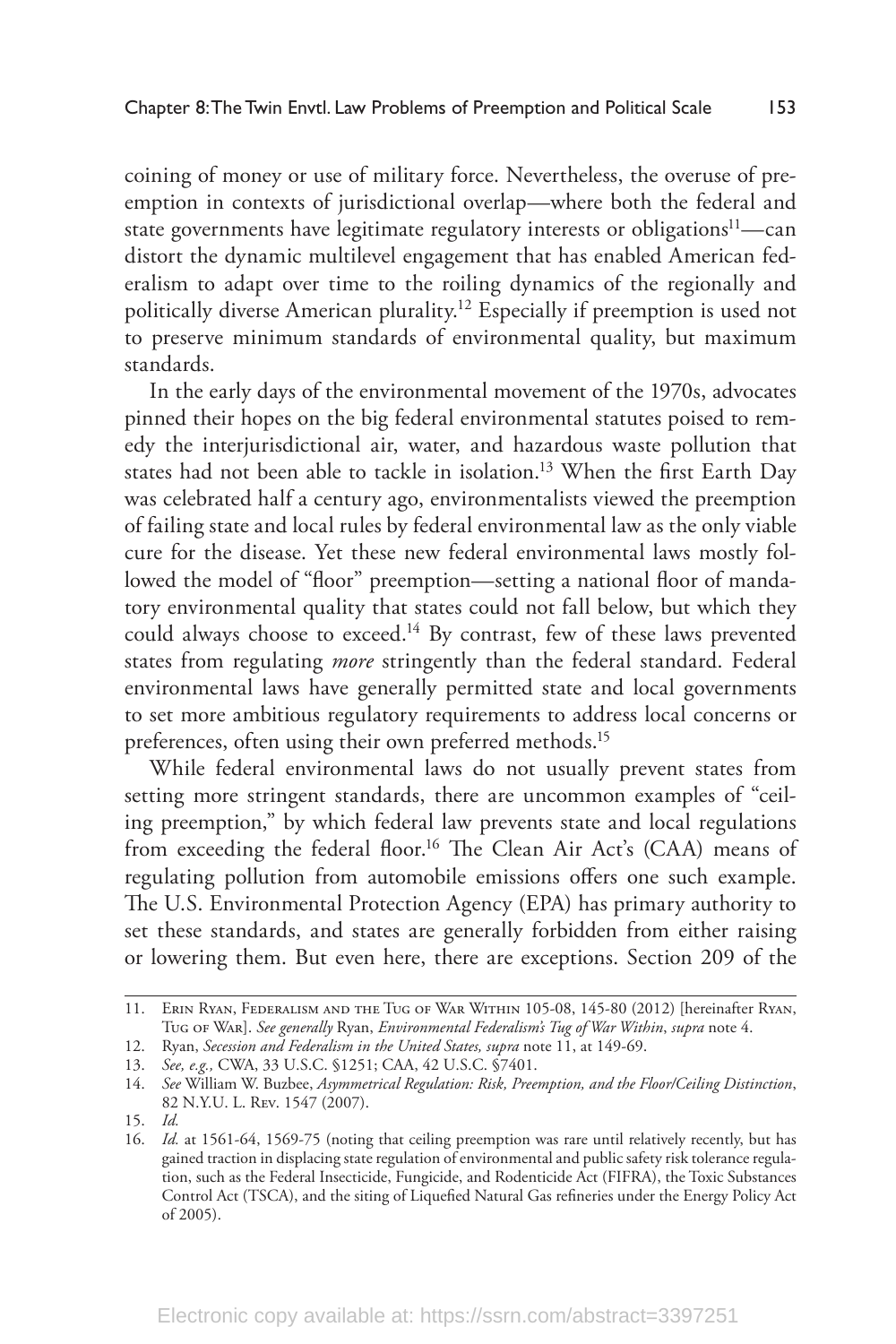CAA authorizes California to set a more stringent standard in light of its unique regional challenges,<sup>17</sup> and Section 177 enables other states to elect California's stricter standard in lieu of EPA's "ceiling."18 The availability of the California Waiver<sup>19</sup> blunts the force of ceiling preemption in the context of motor vehicle emissions controls, enabling a limited forum for regulatory dynamism and competition that are a hallmark of American federalism.20

With mounting hostility to environmental regulation, however, the paucity of ceiling preemption could change.<sup>21</sup> Even before the new assaults beginning in 2017, Prof. William Buzbee observed the rise of ceiling preemption, or what he calls "unitary federal choice preemption," as a mechanism for reining in more protective state regulatory choices:

Debate over floors versus ceilings was, until recently, largely hypothetical, due to the rarity of federal imposition of ceilings. During the past year, however, in settings ranging from product approvals to regulation of risks posed by chemical plants to possible climate change legislation regarding greenhouse gases, legislators and regulators have embraced the broad, preemptive impact of unitary federal choice preemption. The federal action regarding such risks would be the final regulatory choice. But under what theory of regulation and legislation can one be confident that placing all decisionmaking power in one institution at one time will lead to appropriate standard setting? $22$ 

Buzbee and other risk regulation advocates warn about the pervasive risks associated with ceiling preemption. While floor preemption often enables helpful regulatory competition between state and federal rulemaking, ceiling preemption risks regulatory failures associated with federal legislative or executive inertia, regulatory uncertainty, information asymmetry, agency capture, and other problems.23 Buzbee notes that unitary federal choice preemption can create hazards for good governance, heightening the risk that

<sup>17.</sup> 42 U.S.C. §7543.

<sup>18.</sup> *Id*. §7507.

<sup>19.</sup> *Vehicle Emissions California Waivers and Authorizations*, www.transportation/vehicle-emissionscalifornia-waivers-and-authorizations (last visited May 14, 2019).

<sup>20.</sup> Ann E. Carlson, *Iterative Federalism and Climate Change*, 103 Nw. U. L. Rev. 1097 (2009) (describing the iterative federalism mechanics of the CAA and the California Waiver); Erin Ryan, *Negotiating Federalism*, 52 B.C. L. Rev. 1, 66-67 (2011) (discussing the implicit state-federal bargaining that takes place under the CAA through the California Waiver); Ryan, Tug of War, *supra* note 11, at 308-10. The regulatory competition associated with the California Waiver is further explained *infra* at text accompanying notes 28-34.

<sup>21.</sup> *Cf.* Briffault, *supra* note 3. Prof. Richard Briffault notes that the trend of punitive, unitary state choice preemption of local law (roughly analogous to federal ceiling preemption) is closely linked to partisan contest between "red states and their blue cities"—a partisan conflict roughly analogous to that playing out between the deregulation interests directing federal policy and the state and local environmental regulations vulnerable to federal ceiling preemption).

<sup>22.</sup> Buzbee, *supra* note 14, at 1548 (abstract).

<sup>23.</sup> *Id.* at 1590-92.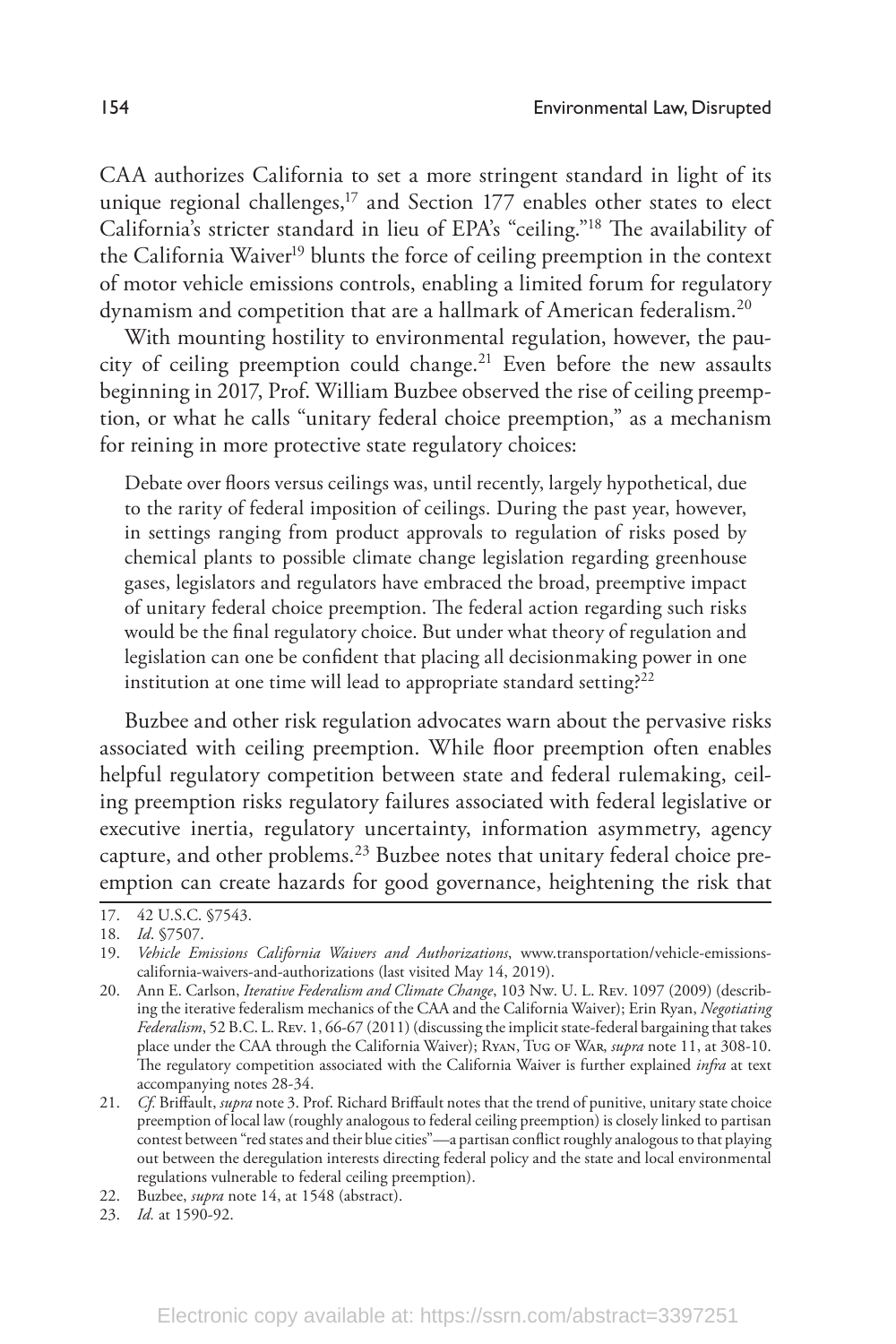unchallenged federal standard-setting will result in poor or outdated regulatory choices.<sup>24</sup>

These concerns bring us squarely to the crisis facing today's environmental advocates. Ceiling preemption has been rare in environmental law until now, but under the current push to rollback federal environmental standards, that could change. Using federal authority to block states and municipalities from protecting environmental values beyond those stated in federal law departs from tradition, but it may be the best option for those who wish to dismantle not only federal environmental law but environmental protection more generally. They need ceiling preemption to overcome the "regulatory backstop" feature of federalism, deriving from its elaborate system of checks and balances, which otherwise empowers both local and national actors to regulate in realms of jurisdictional overlap.25

The architects of environmental deregulation have already succeeded in rolling back important federal standards,<sup>26</sup> but thanks to our dynamic model of environmental federalism, they know that defusing federal standards alone will not be enough to accomplish their goal. State and local leaders are already hard at work resuscitating the very environmental governance initiatives that the federal government has abandoned. To take one high-profile example, the U.S. Climate Alliance is a coalition of 25 states and territories committed to upholding the objectives of the 2015 Paris Agreement within their borders, and it was formed the very day President Trump withdrew the United States from the accord.<sup>27</sup> Absent preemption, nothing prevents state and local authorities from doing so.

For deregulation to fully succeed, then, its proponents must also keep state and local governments from taking up the vacated federal seat at the regulatory table. For that reason, they are unlikely to simply withdraw the federal government from the regulatory field entirely, which would swing open the door to state lawmaking. Instead, they will likely seek to partner weaker federal regulations with language that expressly preempts more protective state

<sup>24.</sup> *Id.*

<sup>25.</sup> Ryan, Tug of War, *supra* note 11, at 42-43; Ryan, *Environmental Federalism's Tug of War Within*, *supra* note 4, at 364-65:

Federalism promotes a balanced system of checks on sovereign authority at both the state and federal level, enabling the useful tool of governance that I have previously called "regulatory backstop," which protects individuals against government excess or abdication by either side. When sovereign authority at one level fails to protect the vulnerable, regulatory backstop ensures that it remains available to do so at a different level.

<sup>26.</sup> *See* sources cited *supra* notes 1-2.

<sup>27.</sup> U.S. Climate Alliance, https://www.usclimatealliance.org (last visited May 14, 2019). *See also* Hiroko Tabuchi & Henry Fountain, *Bucking Trump, These Cities, States, and Companies Commit to Paris Accord*, N.Y. Times, June 1, 2017.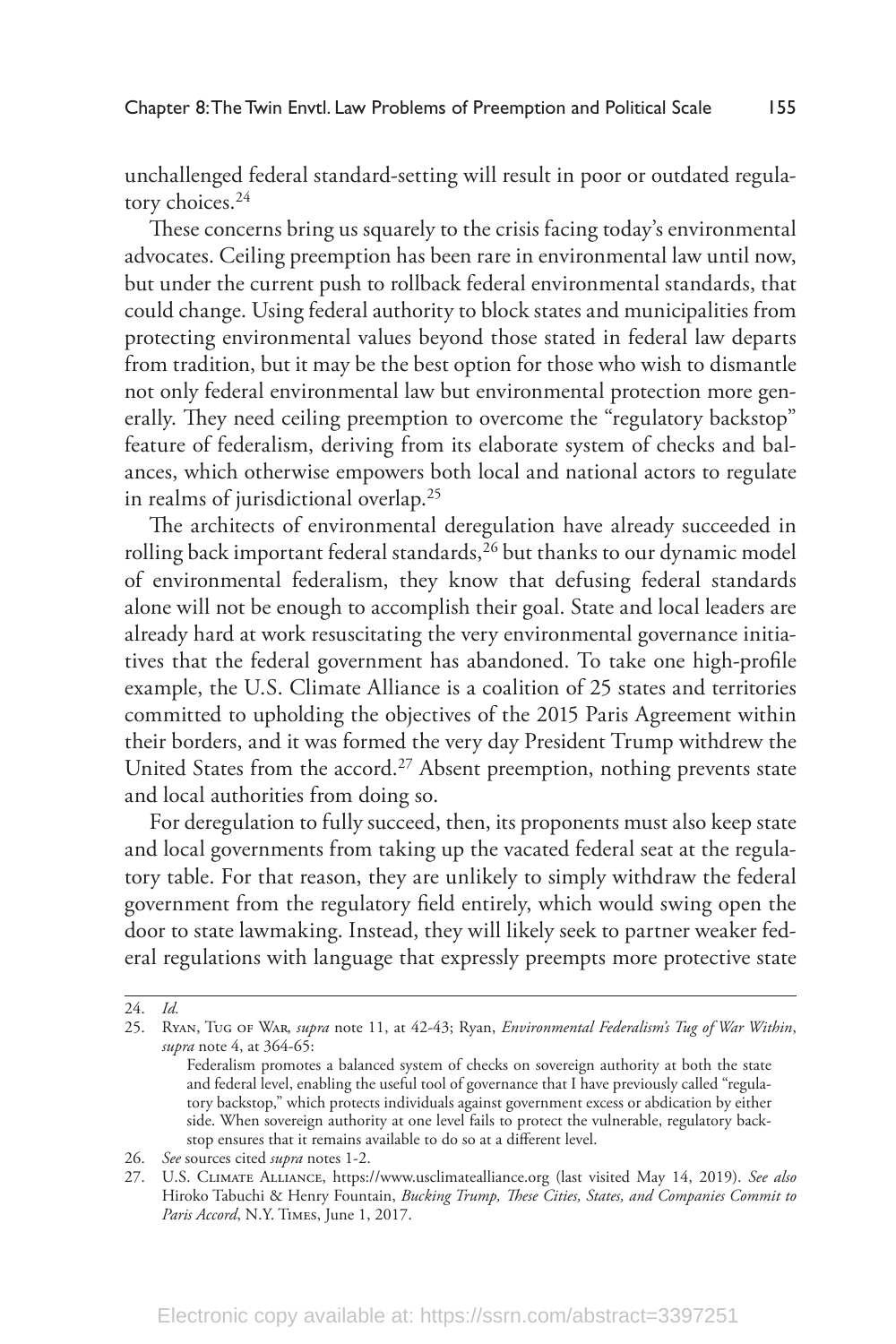or local rules—in other words, ceiling preemption. And if they cannot muster the political capital to get express preemptive language into the text of a federal rule or statute, then they will probably attempt to persuade a reviewing court to find that federal law preempts the field entirely, or that contrary state or local regulation poses an obstacle to the goals of the federal rule.

#### 1. The California Waiver

As a pertinent example, one of the Trump Administration's first and most notoriously anti-environmental moves was to not only weaken EPA's motor vehicle emissions standards under the CAA, but also to remove the California Waiver that enabled states to exceed them.28 The Administration had long wanted to roll back an Obama-era rule increasing emission standards to 54 miles per gallon (mpg) by 2025,<sup>29</sup> but rolling back the California Waiver was the necessary next step—or states could simply ignore EPA's looser rules and follow California's more stringent alternative. That is why the same proposed rule rolling back the 54-mpg standard also eliminates California's ability to keep it, or otherwise tighten emission standards beyond the relaxed federal rule. As this book goes to press, the move is being challenged by a phalanx of state, municipal, and environmental plaintiffs in two separate federal lawsuits before the U.S. Court of Appeals for the D.C. Circuit.<sup>30</sup> But if it survives, it will be a breathtaking expansion of federal preemption—in this case, by removing the historic handcuffs Congress had purposefully placed on the only major example of ceiling preemption in federal environmental law to date.

Losing the California Waiver would portend an enormous shift in the way the CAA has worked since the earliest days of national emissions controls, eliminating one of the most effective examples of dynamic cooperative federalism. As Professor Ann Carlson has shown, the California Waiver enables regulatory competition between state and federal regulators that has enabled a standard-setting dialogue to unfold over time.<sup>31</sup> Congress acceded to automakers' request for national preemption of up to 50 state standards, but as

<sup>28.</sup> Robinson Meyer, *The Coming Clean Air War Between Trump and California*, THE ATLANTIC, Mar. 6, 2017.

<sup>29.</sup> *See* Coral Davenport, *U.S. to Announce Rollback of Auto Pollution Rules, a Key Effort to Fight Climate Change*, N.Y. Times, Mar. 30, 2020 (discussing publication of a final rule expected to take effect spring 2020); Timothy Cama & Miranda Green, *Trump Moves to Roll Back Obama Emission* Standards, The Hill (Aug. 2, 2018, 8:38 AM), https://thehill.com/policy/energyenvironment/400036-trump-submits-rule-to-weaken-iconic-obama-car-efficiency-standards.

<sup>30.</sup> Union of Concerned Scientists v. National Hwy. Traffic Safety Admin., No. 19-1230 (D.D.C Oct. 28, 2019); California v. Chao, No. 19-cv-2826 (D.D.C. Feb. 11, 2020).

<sup>31.</sup> Carlson, *supra* note 20.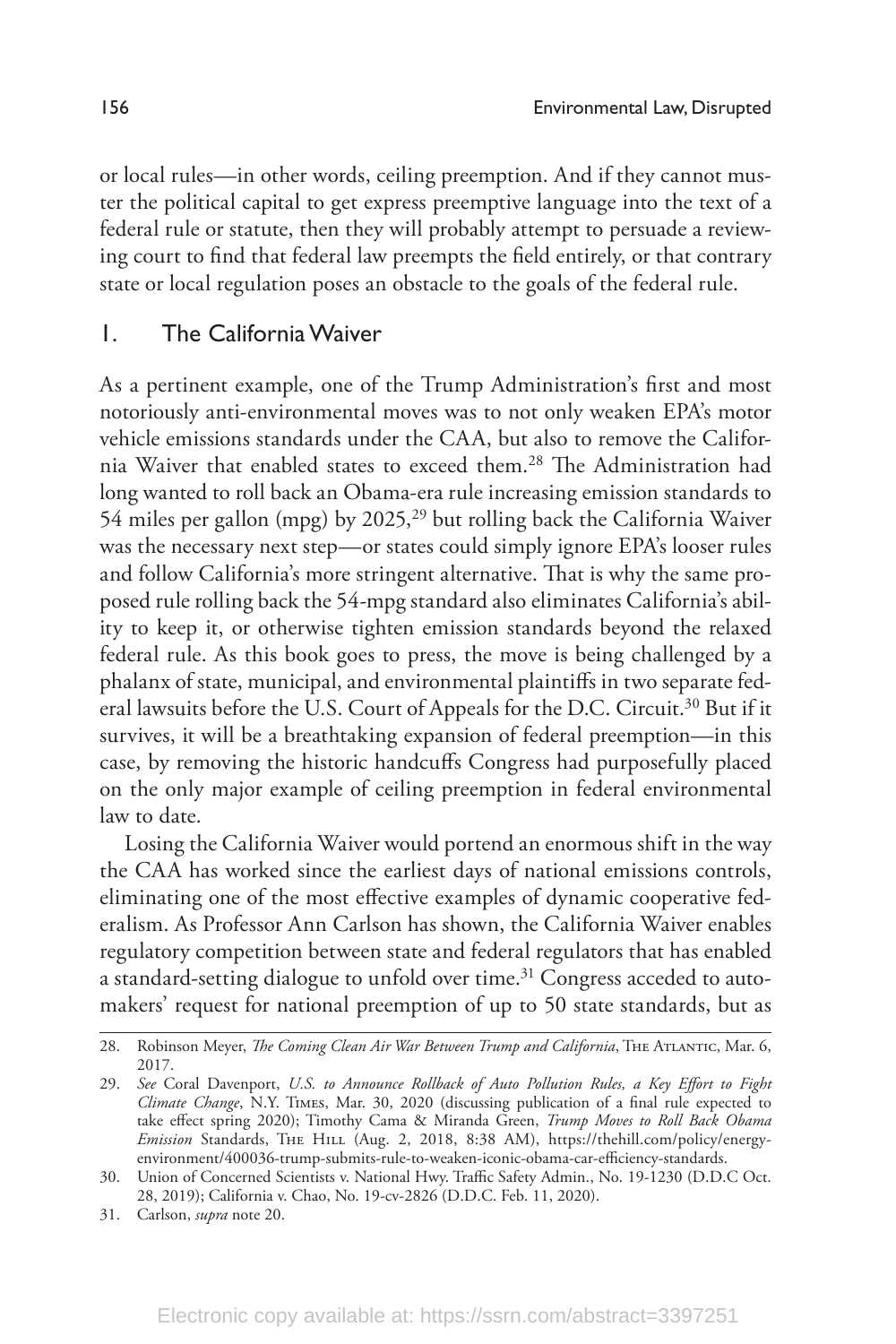noted, it moderated this rare example of ceiling preemption with an escape hatch authorizing California to set stricter standards<sup>32</sup>—and other states to choose between the two.<sup>33</sup> This created a limited forum for regulatory competition, which allowed the more efficient percolation of new scientific data, manufacturing capabilities, and consumer preferences into an overall regulatory trend toward tighter controls. As states shifted from EPA's weaker standards to California's, EPA was forced to adjust in ways it would not have had it maintained a full ceiling preemptive regulatory monopoly.<sup>34</sup>

It is critical that environmentalists preserve the ability of states to continue pushing us forward on emissions controls and other environmental protections, even as the federal government attempts to take us backward. With all of this in mind, environmental advocates must identify and fortify the realms of federal environmental law most vulnerable to ceiling preemption after federal regulations are weakened. Their best bet, of course, is to marshal conventional political power at the ballot box to elect representatives that will oppose the weakening of federal environmental law to begin with. But if that fails, they should diligently oppose any federal moves to displace protective state and local regulation, ensuring that neither Congress nor EPA partner federal deregulatory efforts with language that could be read to either expressly or implicitly preempt subnational interference.

### *C. Savings Clauses and the Presumption Against Preemption*

At a minimum, environmental advocates and their representatives should insist that all potentially harmful changes or new federal statutes and regulations include a savings clause clearly and unambiguously stating that the new rules are not intended to displace valid state or local laws.<sup>35</sup> This effort should not be too far a reach, as the most famous examples of strong federal environmental laws already incorporate such clauses. Both the Clean Water Act (CWA) and the CAA include savings clauses clarifying that the statutes do not preempt parallel state regulation or common-law legal remedies.<sup>36</sup> For

<sup>32.</sup> California was granted the waiver to regulate more stringently because it had already pioneered the emissions controls EPA adopted nationally, and it faced more serious air pollution problems than most of the country. *Id.*

<sup>33.</sup> *Id.*

<sup>34.</sup> *See* sources cited *supra* note 20.

<sup>35.</sup> 20A Md. L. Encyclopedia *Statutes* §62 (March 2019)

<sup>36.</sup> *See* 33 U.S.C. §1370, *quoted infra* note 37; 42 U.S.C. §7416:

Except as otherwise provided in sections 1857c-10(c), (e), and (f) (as in effect before August 7, 1977), 7543, 7545(c)(4), and 7573 of this title (preempting certain State regulation of moving sources) nothing in this chapter shall preclude or deny the right of any State or political subdivision thereof to adopt or enforce (1) any standard or limitation respecting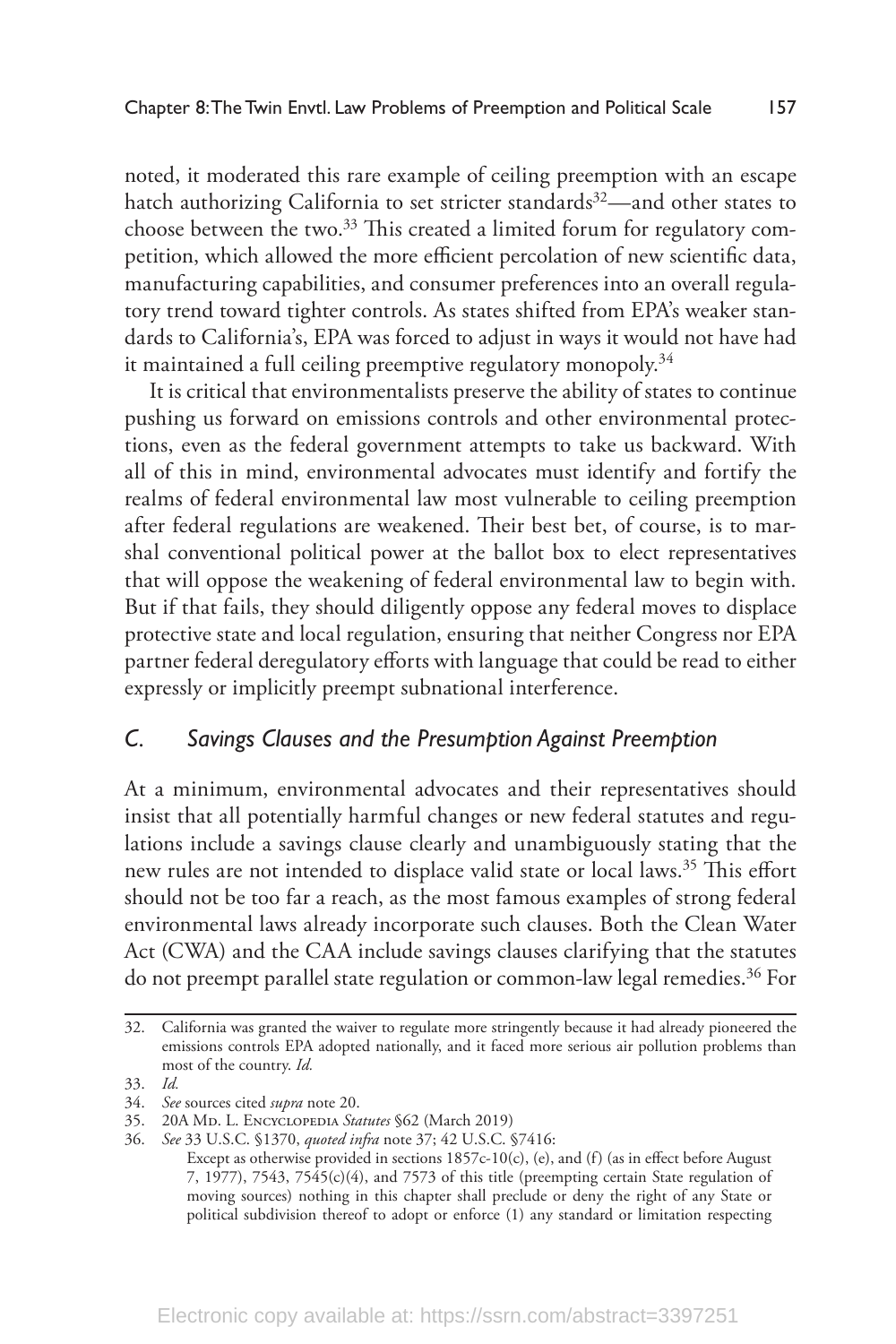example, the CWA includes a clause specifying that its regulations create a regime of floor preemption, rather than ceiling preemption, allowing stricter state or local regulation.<sup>37</sup> The CAA further clarifies that the regulations and remedies it offers are not intended to preempt related causes of action based on state law brought in state court or by state officials.38

Savings clauses like these have real meaning in court, as demonstrated by the U.S. Court of Appeals for the Third Circuit's 2013 decision in *Bell v. Cheswick Generation Station*. <sup>39</sup> There, the court rejected a coal-fired power plant's argument that the plaintiffs' tort claims, based on the deposition of ash and other contaminants from the plant onto their neighboring properties, were preempted by the CAA's comprehensive regulatory scheme governing air emissions from power plants.<sup>40</sup> The Third Circuit's analysis hinged on the fact that the CAA included a savings clause protecting "the right of any State or political subdivision thereof to adopt or enforce any standard or limitation respecting emissions of air pollutants" and the rights of all persons to seek common law redress for related harms.<sup>41</sup> Two years later, the U.S. Court of Appeals for the Sixth Circuit similarly concluded that the CAA did not preempt neighbors' state-law claims against ethanol emissions by a whiskey factory, thanks to the clear language of the CAA's savings clauses.<sup>42</sup>

37. 33 U.S.C. §1370:

41. *Id.* at 195 (internal parentheses omitted).

emissions of air pollutants or (2) any requirement respecting control or abatement of air pollution; except that [states may not adopt standards less stringent than those set forth in section 7411 or section 7412 of this title].

Except as expressly provided in this chapter, nothing in this chapter shall (1) preclude or deny the right of any State or political subdivision thereof or interstate agency to adopt or enforce (A) any standard or limitation respecting discharges of pollutants, or (B) any requirement respecting control or abatement of pollution [except those less stringent than the regulations set forth in this chapter]; or (2) be construed as impairing or in any manner affecting any right or jurisdiction of the States with respect to the waters (including boundary waters) of such States.

<sup>38.</sup> 42 U.S.C. §7604(e):

Nothing in this section shall restrict any right which any person (or class of persons) may have under any statute or common law to seek enforcement of any emission standard or limitation or to seek any other relief (including relief against the Administrator or a State agency). Nothing in this section or in any other law of the United States shall be construed to prohibit, exclude, or restrict any State, local, or interstate authority from (1) bringing any enforcement action or obtaining any judicial remedy or sanction in any State or local court, or (2) bringing any administrative enforcement action or obtaining any administrative remedy or sanction in any State or local administrative agency, department, or instrumentality, against the United States, any department, agency, or instrumentality thereof, or any officer, agent, or employee thereof under State or local law respecting control and abatement of air pollution.

<sup>39.</sup> 734 F.3d 188 (3d Cir. 2013).

<sup>40.</sup> *Id.* at 196-97.

<sup>42.</sup> Merrick v. Diageo Americas Supply, Inc., 805 F.3d 685 (6th Cir. 2015).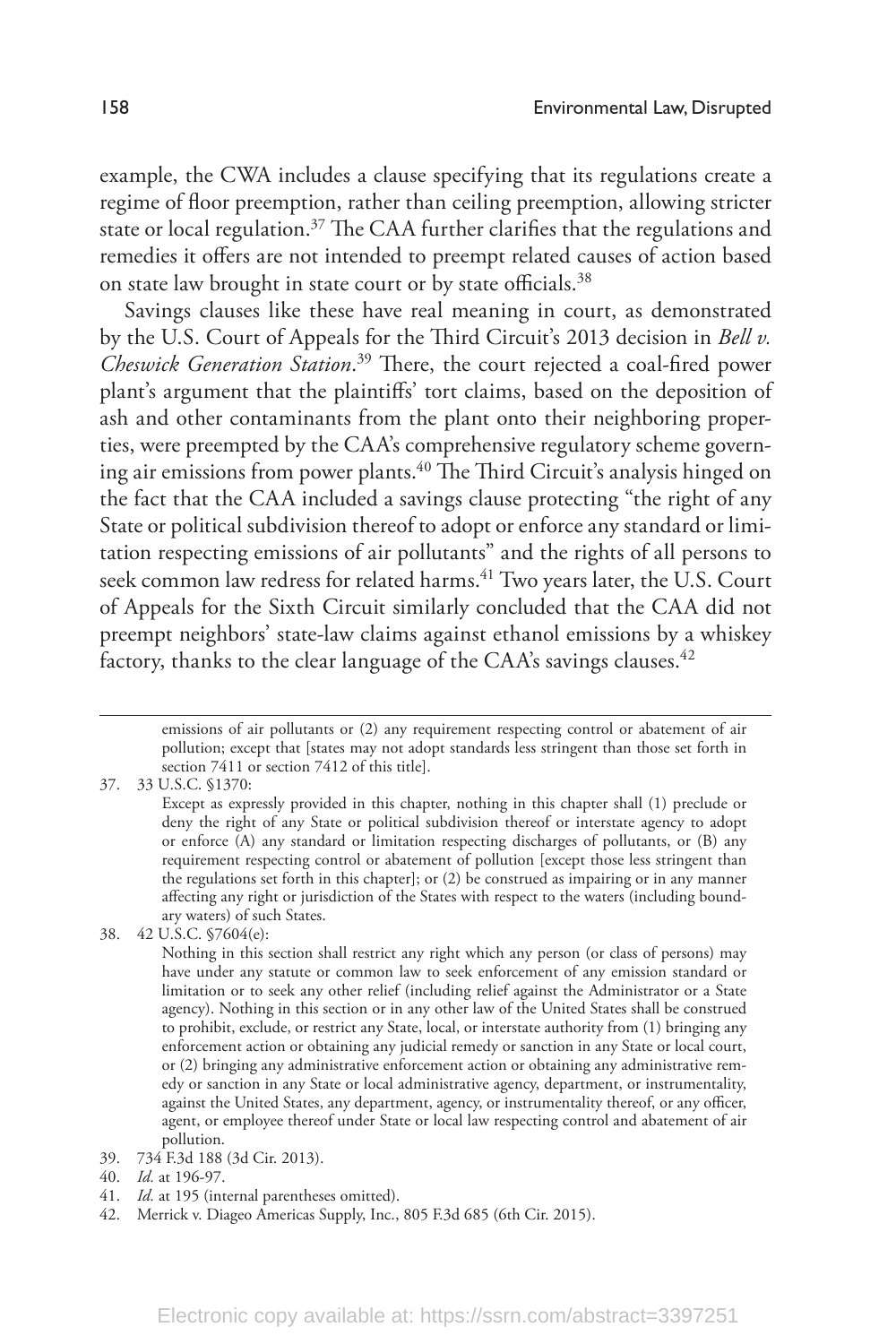Even without an explicit savings clause, advocates litigating against preemption can point to the "presumption against preemption" canon of interpretation that has long been recognized by federal courts. As early as the 1947 case of *Rice v. Santa Fe Elevator Corp.*, 43 the U.S. Supreme Court stated its "presumption against preemption" in the context of federal and state jurisdictional overlap, holding that traditional state sovereignty should remain in effect over subjects of shared jurisdiction between federal and state law unless: (1) Congress had unambiguously expressed its intent to preempt the state law in that context: (2) Congress implied its intent through a federal scheme that saturates the entire field; or (3) if state law directly conflicted with the federal law.44 In the 1996 case of *Medtronic v. Lohr*, 45 the Court affirmed this presumption in fields where states have traditionally regulated unless there has been a finding of clear congressional intent to preempt.<sup>46</sup> The Court has further clarified that this presumption also applies against the casual displacement of local regulations and ordinances.<sup>47</sup>

Yet preserving space for subnational environmental regulation is only half of the federalism-related problem with which environmental advocates will wrestle in the coming years. They will also need to think about how to get even bigger things done with much smaller tools.

# **II. Problems of Political Scale**

With the diminishing force of federal environmental law, it becomes incumbent on environmental advocates to think more seriously about how to continue pursuing solutions to national-level environmental problems by means other than federal authority. This will doubtlessly be painful for those who championed the strong federal environmental laws that once helped make urban air breathable and our lakes and rivers drinkable—and whose successes have made us complacently vulnerable to today's backlash. Yet now more than ever, we are facing interjurisdictional challenges that cannot be managed effectively in a piecemeal manner.<sup>48</sup>

<sup>43.</sup> Rice v. Santa Fe Elevator Corp*.*, 331 U.S. 218, 230 (1947).

<sup>44.</sup> *Id.* 

<sup>45.</sup> 518 U.S. 470, 485-86 (1996).

<sup>46.</sup> In *Medtronic*, the Court ruled that the preemption provisions of the 1976 Medical Device Amendments (MDA), which prevented states from establishing any device safety or effectiveness requirement that is different from those of the MDA, did not preempt state tort law claims of negligent design or manufacturing, nor failure to warn claims. *Id.* at 487-91.

<sup>47.</sup> Wisconsin Pub. Intervenor v. Mortier, 501 U.S. 597, 605-06 (1991).

<sup>48.</sup> *See* Erin Ryan, *Federalism and the Tug of War Within: Seeking Checks and Balance in the Interjurisdictional Gray Area*, 66 Mp. L. Rev. 503 (2007).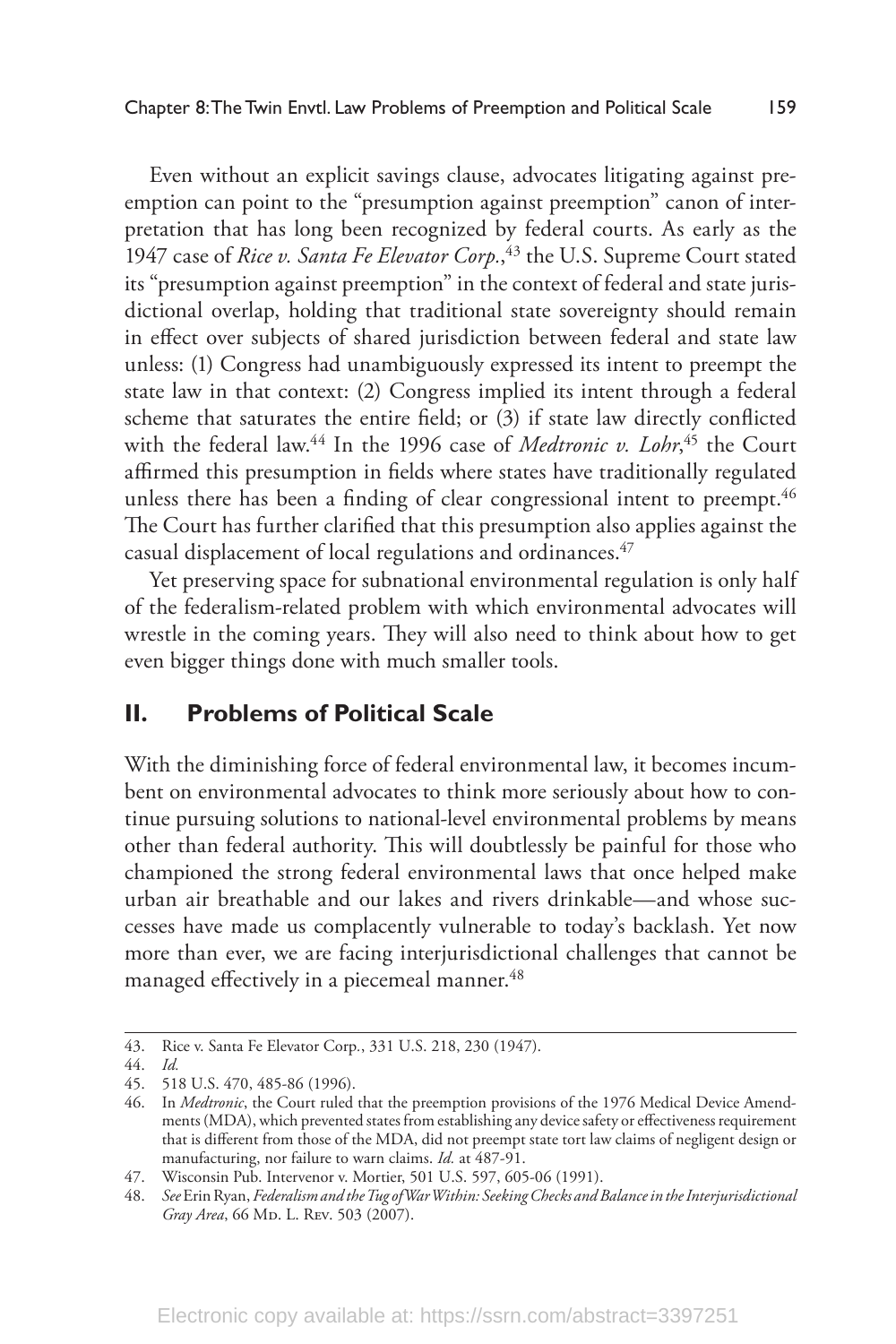This part assesses the possibilities for coordinated action beyond federal law to address large-scale environmental problems. It considers uniform regional governance using model rules, such as the Sustainable Development Model Code, and even collective private governance, coordinated by nongovernmental agents such as homeowner associations and professional organizations. In many cases, these options provide a second-best strategy, chosen by necessity when first-best options are unavailable. Nevertheless, they are better than no strategy, and in some cases, may new provide tools for environmental engagement that could complement or even exceed what is possible under federal law alone.

#### *A. Uniform Regional Governance*

Some 50 years ago, we conceded that problems like air and water pollution, species loss, and climate change went beyond any single state's boundaries and regulatory capacity. After the failure of the patchwork-of-states approach, iconic federal laws like the CAA and the CWA recognized the importance of centralized national authority to cope with these problems.<sup>49</sup> But—to ask the question haunting so many environmental advocates—what if national authority ends? Less dramatically, what if it goes dormant for an undetermined period of time? Disheartening as it may be, advocates need to think about new strategies for large-scale environmental governance that don't rely on federal law. They should certainly keep fighting to get federal environmental law back—but in the meanwhile, the environment cannot wait.

The clearest alternative is regional governance. Of course, that approach has significant drawbacks; the regulatory patchwork rejected in the 1970s had proved ineffective at managing environmental spillover harms, and it was challenging for industry to follow multiple sets of rules generated by different states. The failure of regional environmental governance in the past casts a long shadow over its potential for success in the future, but what if we do things differently this time? Instead of a patchwork of multiple sets of rules generated by different states, what if these different states adopted the same basic rules?

Multi-state adoption of similar rules would ease the burden on industry, and the more individual states adopt them, the more effectively they could prevent spillover harms from undermining the overall system. Marshaling that degree of coordination among the states is no small feat, but there are precedents—such as the development of uniform state laws or model codes.

49. John P. Dwyer, *The Practice of Federalism Under the Clean Air Act*, 54 Mp. L. Rev. 1183, 1191 (1995).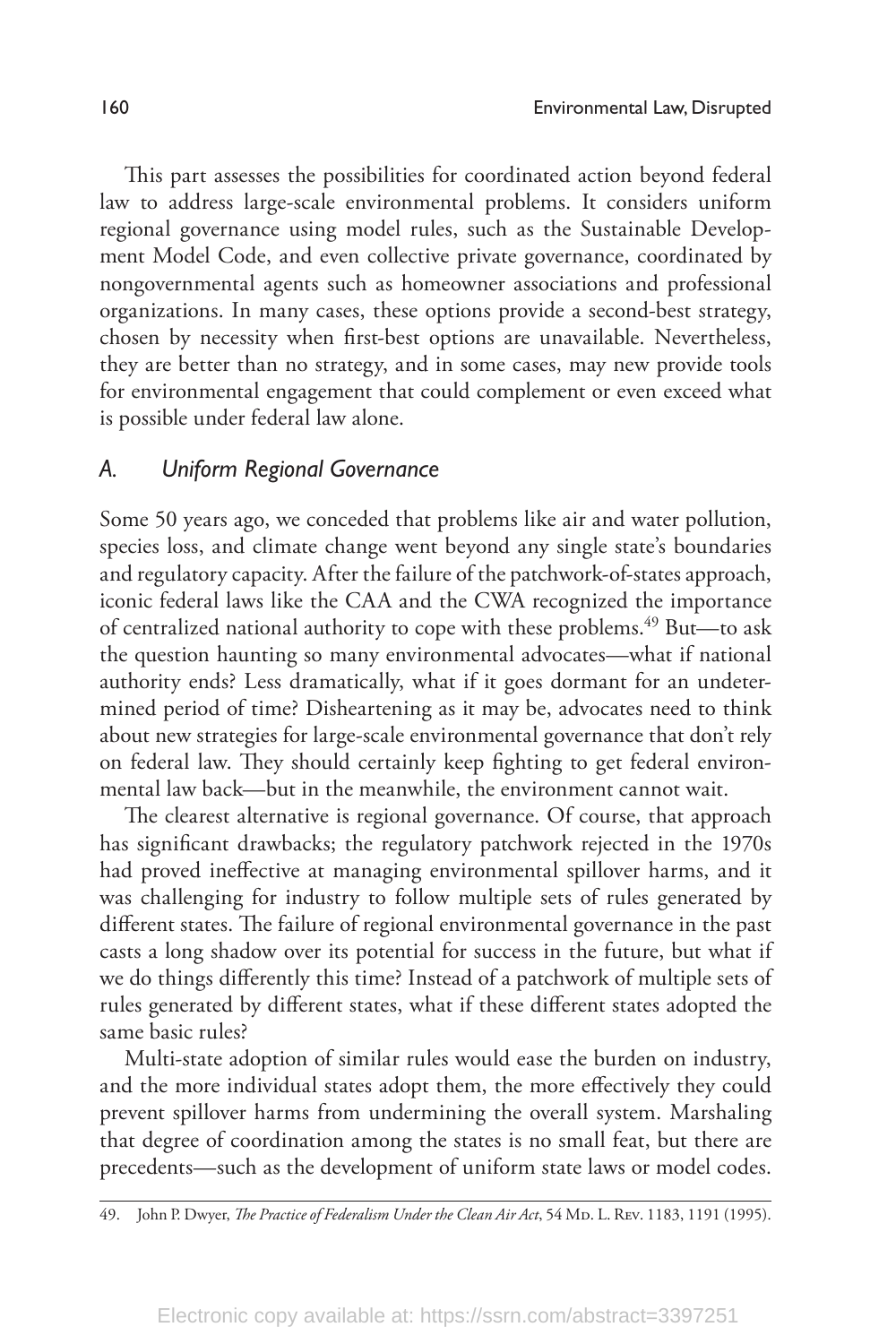Advocates should explore the possibility of drafting proposed uniform laws or model rules to allow states to address broad environmental problems like climate change, water pollution, and transportation issues on a broader regulatory scale than they can accomplish individually.

Successful examples like the Uniform Commercial Code,<sup>50</sup> the Model Rules of Professional Conduct,<sup>51</sup> and other widely adopted laws provide a deliberated, tested model for states seeking sound, consensus-based policies in complex realms of law. States could also form interstate compacts to manage regional environmental issues at the regional level, as many already do in managing cross-boundary problems like water allocation and waste management.<sup>52</sup> State actors could collaborate through the various professional associations that already enable coordinated state and municipal activity, such as the National Governors Association,<sup>53</sup> the National Conference of State Legislatures,<sup>54</sup> the U.S. Conference of Mayors,<sup>55</sup> and the Environmental Council of the States.<sup>56</sup>

Working together, states could adopt single-issue model rules or interstate compacts, perhaps responding to a specific withdrawal of federal environmental law, such as the rules overturned by the Trump Administration that required oil and gas companies to report methane leaks,  $57$  limited toxic emissions from industrial facilities,<sup>58</sup> or prohibited hydrofluorocarbons as replacements for ozone-depleting compounds.<sup>59</sup> Alternatively, states or

<sup>50.</sup> *See generally* U.C.C., §1 et seq. (American Law Institute and Unified Law Commission 1977, last amended 2012).

<sup>51.</sup> MODEL RULES OF PROF'L CONDUCT (American Bar Association 1983).

<sup>52.</sup> *See generally* Global Legal Research Center, *Interstate Compacts in the United States*, The Law Library of Congress (June 2018), https://www.loc.gov/law/help/interstate-compacts/us-interstate-compacts. pdf (describing the mechanics and varieties of interstate compacts, including water compacts). *See, e.g.,* 42 U.S.C. §2021d (authorizing regional compacts for disposal of low-level radioactive waste).

<sup>53.</sup> *Current Governors,* National Governors Association, https://www.nga.org/governors/ (last visited May 14, 2019).

<sup>54.</sup> *About Us*, National Conference of State Legislatures, www.ncsl.org/aboutus.aspx (last visited May 24, 2019).

<sup>55.</sup> *Homepage*, The United States Conference of Mayors, https://www.usmayors.org/ (last visited May 14, 2019).

<sup>56.</sup> *Homepage*, The Environmental Council of the States, https://www.ecos.org/ (last visited May 14, 2019).

<sup>57.</sup> Amena H, Saiyid, *More Time, Fewer Fines for Oil Companies That Fix Emissions Leaks*, Bloomberg Env't (May 4, 2018, 5:39 PM), https://news.bloombergenvironment.com/environment-and-energy/ more-time-fewer-fines-for-oil-companies-that-fix-emissions-leaks-1.

<sup>58.</sup> Sara Merken, *EPA Drops Toxic Pollutant Policy It Called Burden to Business*, Bloomberg Env't (Jan. 25, 2018, 6:55 PM), https://news.bloombergenvironment.com/environment-and-energy/epa-dropstoxic-pollutant-policy-it-called-burden-to-business-corrected-2.

<sup>59.</sup> Abby Smith, *EPA Won't Enforce Obama-Era Coolant Limits, Seeks Rewrite*, Bloomberg Env't (Apr. 17, 2019, 4:21 PM), https://news.bloombergenvironment.com/environment-and-energy/epa-wontenforce-obama-era-coolant-limits-seeks-rewrite.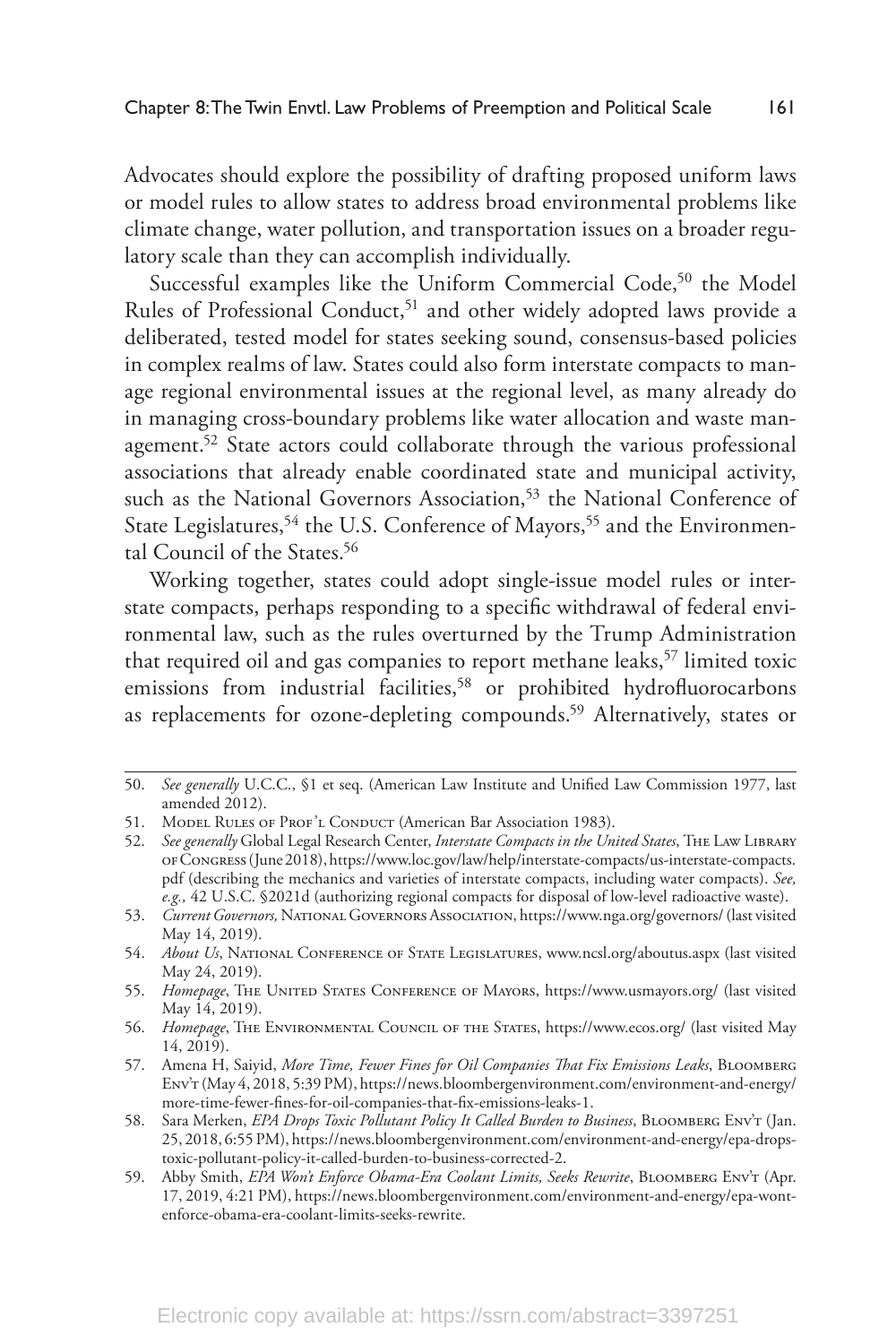municipalities could adopt a model code setting forth a universal suite of sustainability best practices.

# 1. A Model Sustainability Code

While an interstate compact would be the more ambitious approach, the foundations for a model sustainability code are already coming into view. In 2019, an interdisciplinary partnership between universities and practitioners from across the country produced the first Sustainable Development Code (SDC), providing a rigorously researched set of concrete models that can be incorporated into state and local planning efforts.<sup>60</sup> Launched in May 2019, the SDC "aims to help all local governments, regardless of size and budget, build more resilient, environmentally conscious, economically secure and socially equitable communities."61 This section introduces the SDC and invites a thought-experiment on the scope of change it could help accomplish.

The SDC is composed of 32 subchapters targeting specific sustainability objectives, each of which provides proposed measures, amendments, examples currently in use by model cities, and other informational resources to help communities adopt and amend their development codes for sustainability and adaptation.<sup>62</sup> As the code explains its own structure:

Each of the recommendations . . . has a brief designed by and for public officials, staff, experts and the public. The briefs consist of three key sections: introduction, effects, and examples. The introduction explains the recommendation to amend the code. The effects section explains how adopting the recommended ordinance may affect the community and code. Each brief then provides 2-3 examples of local governments, which have adopted the recommendation. The SDC explains each example in plain language. In addition, the SDC concludes with an additional 3-6 examples of local governments, which have adopted the recommendation. Here, the SDC provides citations, links, and one sentence describing the ordinance.<sup>63</sup>

<sup>60.</sup> *About*, Sustainable Development Code, http:// sustainablecitycode.org/about/ (last visited May 14, 2019) (describing the mission and methodology of the proposed sustainability code). The effort was led by environmental law professors at Drake Law School. *Drake Law School Forms Partnership to Update Sustainable Community Development Code*, Drake U. Newsroom (Feb. 1, 2017), https://news.drake.edu/2017/02/01/ drake-law-school-forms-partnership-to-update-sustainable-community-development-code/.

<sup>61.</sup> *About*, Sustainable Development Code, http://sustainablecitycode.org/about/ (last visited May 14, 2019).

<sup>62.</sup> *Id.* (noting that recommendations are categorized as "removing obstacles" (what in the existing code is harming your community), "create incentives" (where can we look to encourage developer, homeowner, and others' actions), and "fill regulatory gaps" (what are the minimum standards your community will accept). 63. *Id.*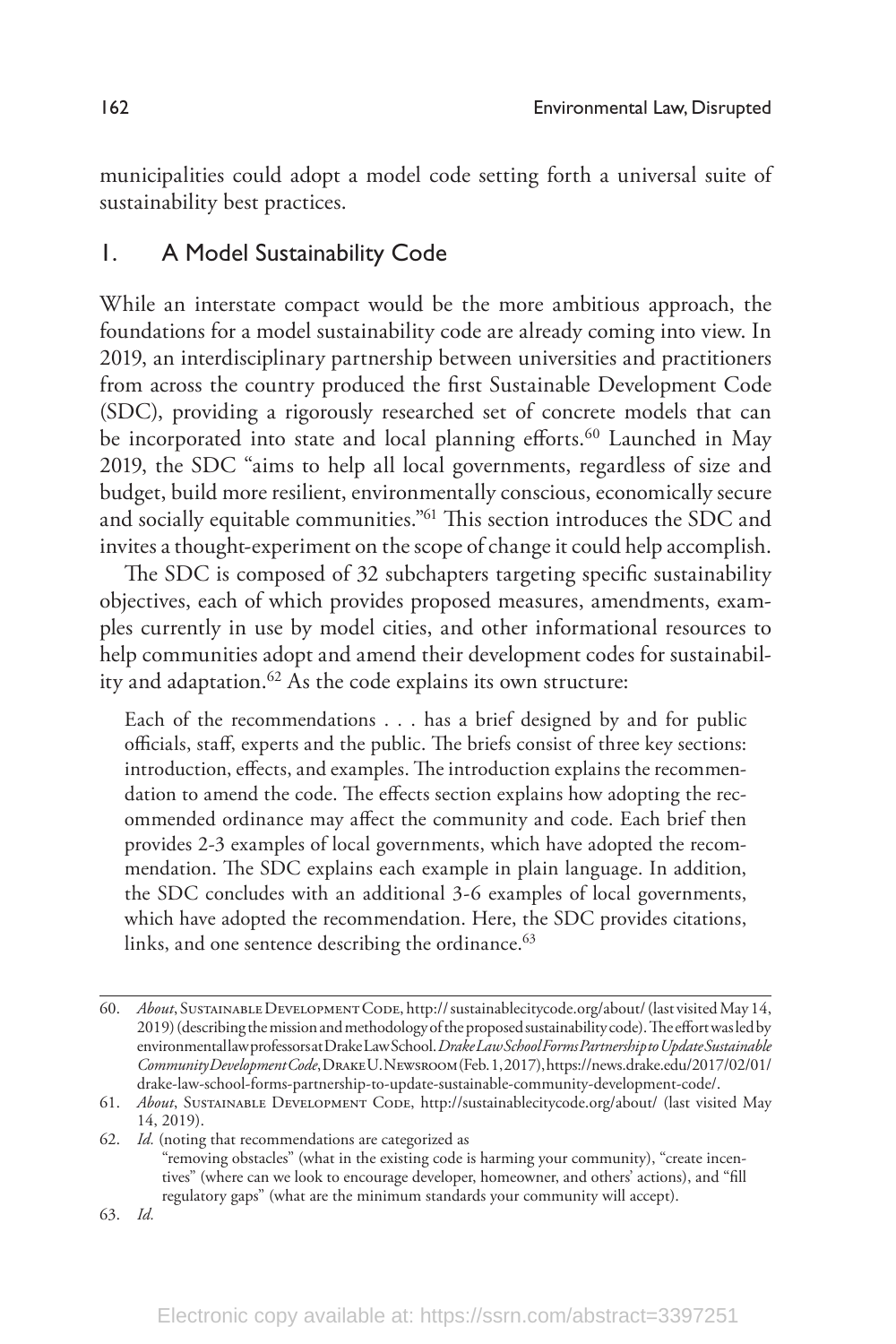The SDC thus provides local governments with tools to "think globally while acting locally," or to begin implementing uniform sustainable goals on an individualized basis, as part of a loosely coordinated larger scale effort.<sup>64</sup> It partners proposed elements that seem attainable for most communities, such as recycling programs, with more aspirational elements that may take more time to actualize, such as transit-oriented development. Some of the elements most likely to hold universal appeal, such as proposals for managing solid waste, facilitating water conservation, or increasing energy efficiency, may be good starting points around which environmental advocates might begin building state-level uniform laws. They could then lobby their individual legislatures to adopt the proposed model as a matter of state planning law, providing guidance, resources, and requirements for municipalities to implement at the local level.

For example, the SDC Solid Waste Management and Recycling subchapter suggests measures for permitting local recycling centers; recycling and reusing construction materials; and increasing recycling in multi-family housing and commercial buildings.<sup>65</sup> Improving local recycling systems offers obvious environmental benefits to local communities, many of which already have robust recycling programs and plans for increasing local recycling capacity.66 Helping communities improve local recycling programs is low-hanging fruit that can help solve a variety of environmental ills, by repurposing items that would otherwise become landfilled, reducing greenhouse gas emissions by vehicles transporting recycling elsewhere, and encouraging sustainable practices locally through role modeling, increased convenience, and improved efficiency.67

<sup>64.</sup> Many code elements are already being adopted piecemeal by local governments across the country, and many of these are listed in the SDC website. For example, under the subchapter proposing water conservation landscaping measures, the website reports that Sanibel, Florida, requires 75% of vegetation be native when land is developed or redeveloped in certain zones, and Scottsdale, Arizona, requires a permit before removing any native plant. Alec LeSher, *Require Water Efficient Landscaping,* Sustainable Development Code, http://sustainablecitycode.org/brief/require-water-efficient-landscaping-2/ (last visited May 14, 2019).

<sup>65.</sup> Solid Waste Management and Recycling, SUSTAINABLE DEVELOPMENT CODE, http://sustainablecitycode. org/chapter/chapter-1/1-6/ (last visited May 14, 2019).

<sup>66.</sup> For example, Fresno, California permits recycling facilities as a primary use in some zoning code areas. FRESNO, CAL., CODE OF ORDINANCES  $$15-2750(C)(1)-(2)(2017)$ . Madison, Wisconsin created a specific use category for recycling centers in its general plan. MADISON, WIS., ZONING CODE tbl. 28F-1 (2017). Reaping the environmental benefits of recycling demands more work from U.S. communities now that many processing plants in Asia have restricted imports of foreign waste, but Americans can still invest in the benefits of recycling and reuse by more local means.

<sup>67.</sup> Adam S. Weinberg et al., Urban Recycling and the Search for Sustainable Community Development 21-22 (2000). Collecting and processing waste is an especially energy-intensive project, so local governments can also cumulatively reduce national emissions by facilitating recycling and composting and setting waste diversion and reduction goals. *Energy Star Delivers Big for America:*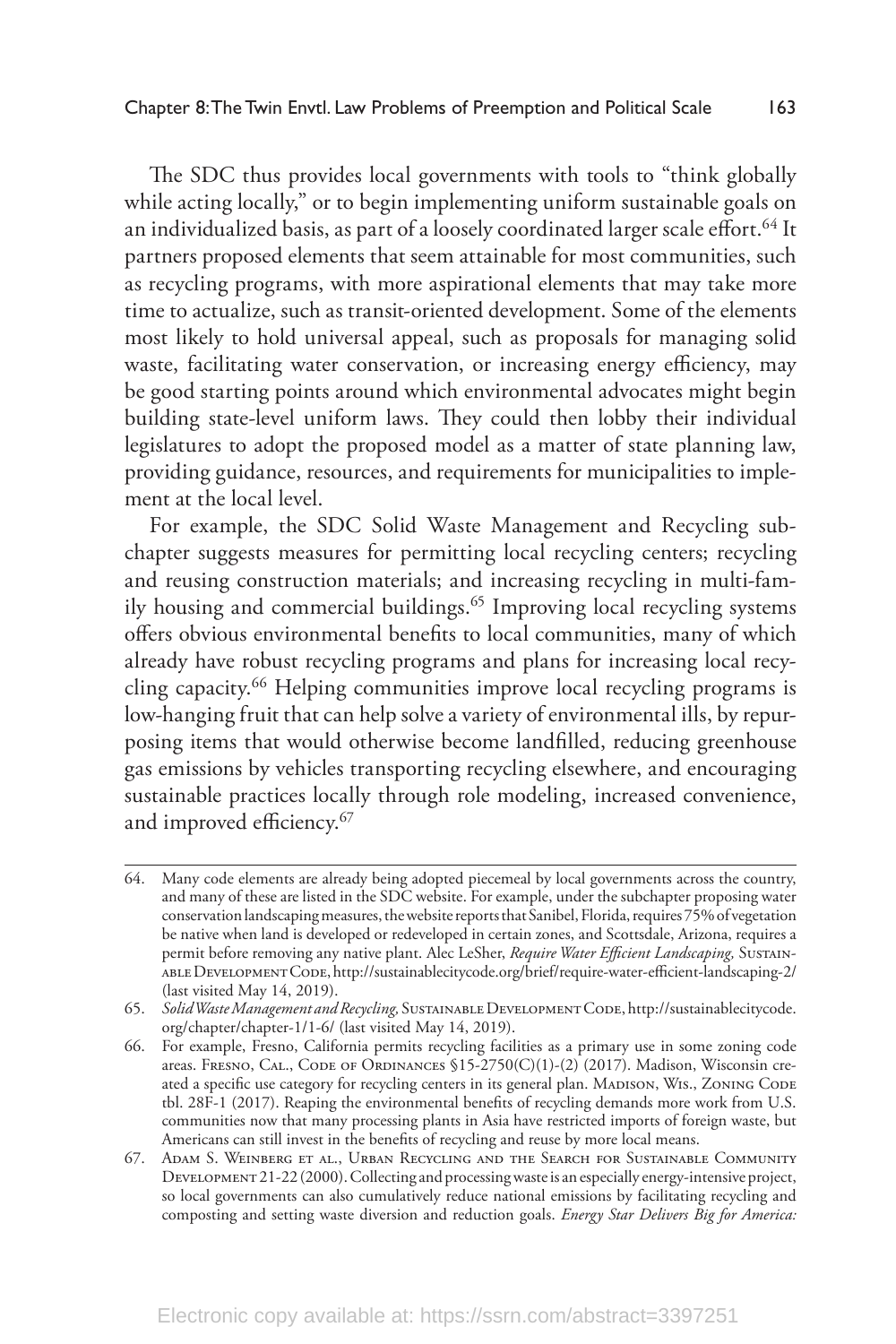Yet imagine the cumulative beneficial impacts if these efforts were scaled up to a regional or even national scale. If a modest city of 150,000 nonrecycling households were to follow even some of the code's recommendations—marketing the program to residents, providing household recycling bins, and encouraging a 50% participation rate—that one city could annually prevent over 5,000 tons of trash from entering a landfill and over 12,000 metric tons of carbon dioxide  $(CO<sub>2</sub>)$  from entering the atmosphere through transport.68 Now imagine scaling those numbers up to regional or national levels. Eighty percent of America's 127 million households live in cities, <sup>69</sup> so even if we imagine that only 50% of those 101.6 million households recycle, it would still mean that those 50.8 million households would save nearly 2 million tons of trash and over 4 million metric tons of greenhouse gas emissions. That's similar to the annual emissions from 850,000 cars, or 420,000 homes,<sup>70</sup> which will not forestall the worst effects of climate change on its own—but it is a whole lot more than nothing, and from activity as modest as separating cans, paper, and plastic. Imagine—what if all those households also focused more directly on conserving energy?

Indeed, the SDC provides ambitious direction for energy conservation measures. The Energy Conservation and Efficiency subchapter includes proposed measures for providing tax exemptions for renewable energy systems, increasing tree cover, tracking and requiring reductions in commercial energy usage, and encouraging third-party certifications in commercial buildings, such as Leadership in Energy and Environmental Design (LEED).<sup>71</sup>

- 68. These estimates were gathered using the interactive calculator at The Recycling Partnership, https://recyclingpartnership.org/greenhouse-gas-water-savings-tool/ (last visited May 14, 2019). The interactive calculator estimates the tonnage of recyclables and related greenhouse gas savings based on the EPA Waste Reduction (WARM) model, as adjusted for traditional residential recyclables. For a community of 150,000 households using conventional curbside bins, assuming 50% participation and public education campaigns about contamination, the calculator estimates savings of 5,569 tons of landfill trash and 12,196 metric tons of CO<sub>2</sub> emissions.
- 69. The U.S. Census Bureau currently estimates the total number of U.S. households at 125,586,000. U.S. Census Bureau, *Table H1. Households by Type and Tenure of Householder for Selected Characteristics: 2018*, America's Families and Living Arrangements: 2018, https://www.census.gov/data/ tables/2018/demo/families/cps-2018.html. *See also* Christopher Ingraham, *Americans Say There's Not Much Appeal to Big-City Living. Why Do So Many of Us Live There?,* Wash. Post, Dec. 18, 2018 ("Roughly 80 percent of Americans live in urban areas, according to the U.S. Census Bureau.").

70. *What Does One Ton of CO<sub>2</sub> Really Mean?* Assn. FOR THE ADVANCEMENT OF SUSTAINABILITY IN HIGHER Education (Sept. 18, 2009), https://www.aashe.org/one-ton-co2-really-mean/: So, just how much is 4.6 million metric tons of CO2? According to the EPA, that's the same as the annual energy use of 422,542 homes. It's the same as the annual ghg emissions of 850,501 passenger vehicles. It's also the amount of carbon sequestered annually by 32,390 acres of forest preserved from deforestation (epa.gov).

*<sup>\$34</sup> Billion in Annual Consumer and Business Savings*, National Resource Defense Council (Mar. 2018), https://www.nrdc.org/sites/default/files/energy-star-delivers-big-fs.pdf.

<sup>71.</sup> *Energy Conservation and Efficiency,* Sustainable Development Code, http://sustainablecitycode. org/chapter/chapter-7/7-5/ (last visited May 14, 2019).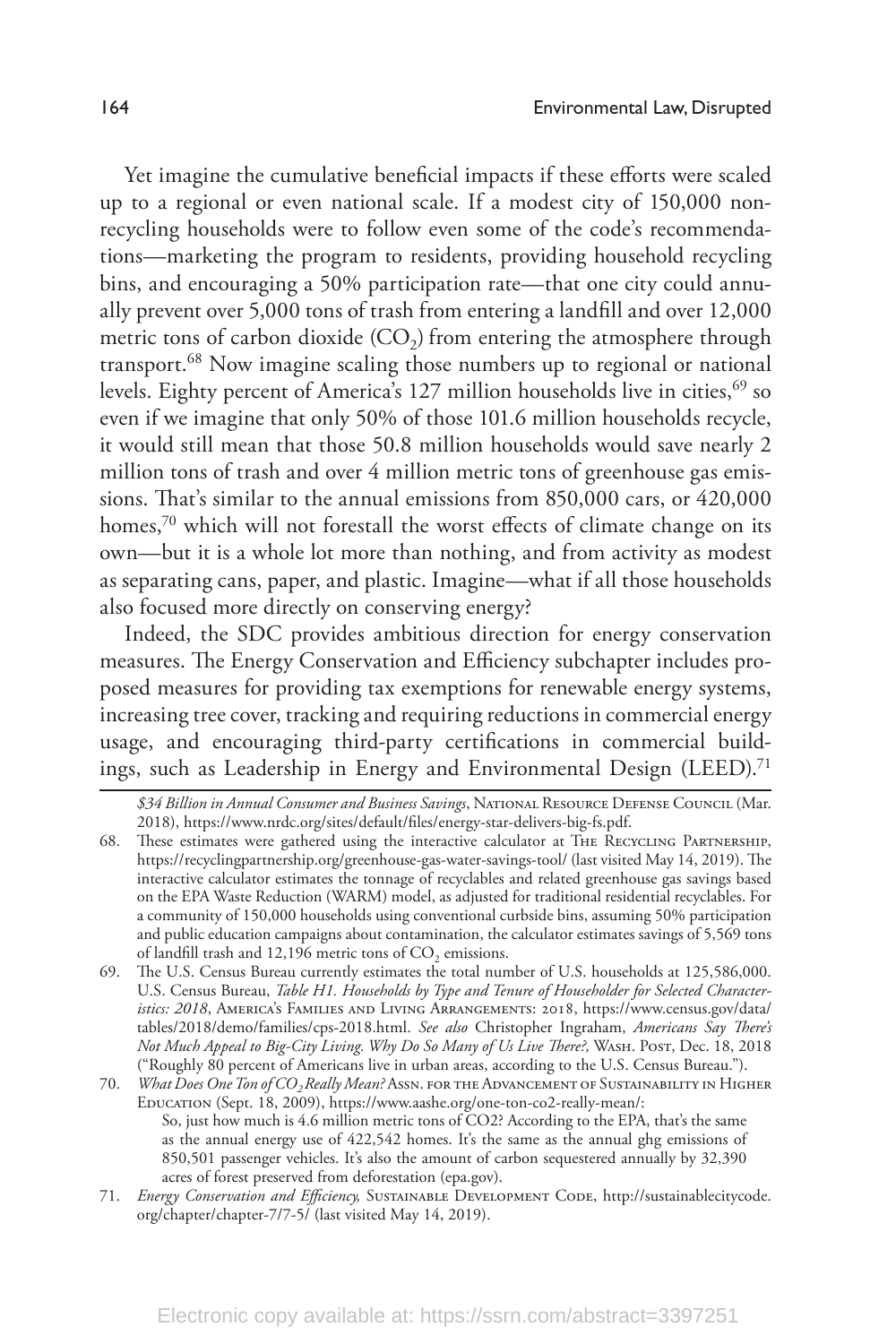To harvest low-hanging conservation fruit at the household level, the SDC recommends incentivizing consumers to replace old appliances with more energy-efficient models approved by the Energy Star program, a voluntary labeling program by which EPA helps consumers make informed purchasing choices.72 Since the program's inception in 1995, it is estimated to have helped households save over 27 million metric tons of  $CO<sub>2</sub>$ ,<sup>73</sup> or the annual GHG emissions of nearly 6 million cars. Again, that will not halt global warming by itself, or even come close to the 3 billion metric tons of reduced emissions that the Obama Administration's U.S. Department of Energy had promised through issuing new federal energy conservation standards.<sup>74</sup> But those 27 million metric tons were saved just by consumers voluntarily choosing energy efficient appliances at the store. Imagine—what if all those consumers also lived in energy efficient LEED buildings?

In fact, 70% of the electrical load in the United States is used in buildings, mostly to heat and cool them, and buildings account for nearly 40% of all greenhouse gas emissions nationally, more than either the transportation sector or the industrial sector.<sup>75</sup> The Department of Energy has found that LEED buildings use  $25%$  less energy than average buildings,<sup>76</sup> so encouraging energy-efficient buildings is an important element of the SDC. It points to innovative models in use across the country, such as Miami Beach, Florida, which charges a hefty development fee of up to 5% of construction costs for certain new projects, but then refunds portions of the fee on a scaled basis tracking the level of LEED certification achieved.77 Imagine if all major cit-

<sup>72.</sup> *Energy Star Delivers Big for America: \$34 Billion in Annual Consumer and Business Savings*, National RESOURCE DEFENSE COUNCIL (Mar. 2018), https://www.nrdc.org/sites/default/files/energy-stardelivers-big-fs.pdf.

<sup>73.</sup> *Id.* 

<sup>74.</sup> Office of the Press Secretary, *FACT SHEET: U.S. Reports Its 2025 Emissions Target to the UNFCCC— State Department Submits President Obama's Ambitious 2025 Target to Cut U.S. Climate Pollution by 26-28 Percent From 2005 Levels*, The White House (Mar. 31, 2015), https://obamawhitehouse. archives.gov/the-press-office/2015/03/31/fact-sheet-us-reports-its-2025-emissions-target-unfccc ("The Department of Energy set a goal of reducing carbon pollution by 3 billion metric tons cumulatively by 2030 through energy conservation standards issued during this Administration.").

<sup>75.</sup> *Buildings and Climate Change*, U.S. GREEN BUILDING COUNCIL, https://www.eesi.org/files/climate. pdf (last visited May 14, 2019):

The commercial and residential building sector accounts for 39% of carbon dioxide (CO2) emissions in the United States per year, more than any other sector. U.S. buildings alone are responsible for more  $CO<sub>2</sub>$  emissions annually than those of any other country except China. Most of these emissions come from the combustion of fossil fuels to provide heating, cooling and lighting, and to power appliances and electrical equipment. By transforming the built environment to be more energy-efficient and climate-friendly, the building sector can play a major role in reducing the threat of climate change.

<sup>76.</sup> *LEED Facts*, U.S. Green Building Council (Aug. 07, 2013), https://www.usgbc.org/articles/ leed-facts.

<sup>77.</sup> Miami Beach, FL, Code of Ordinances §133-6(a) (2016).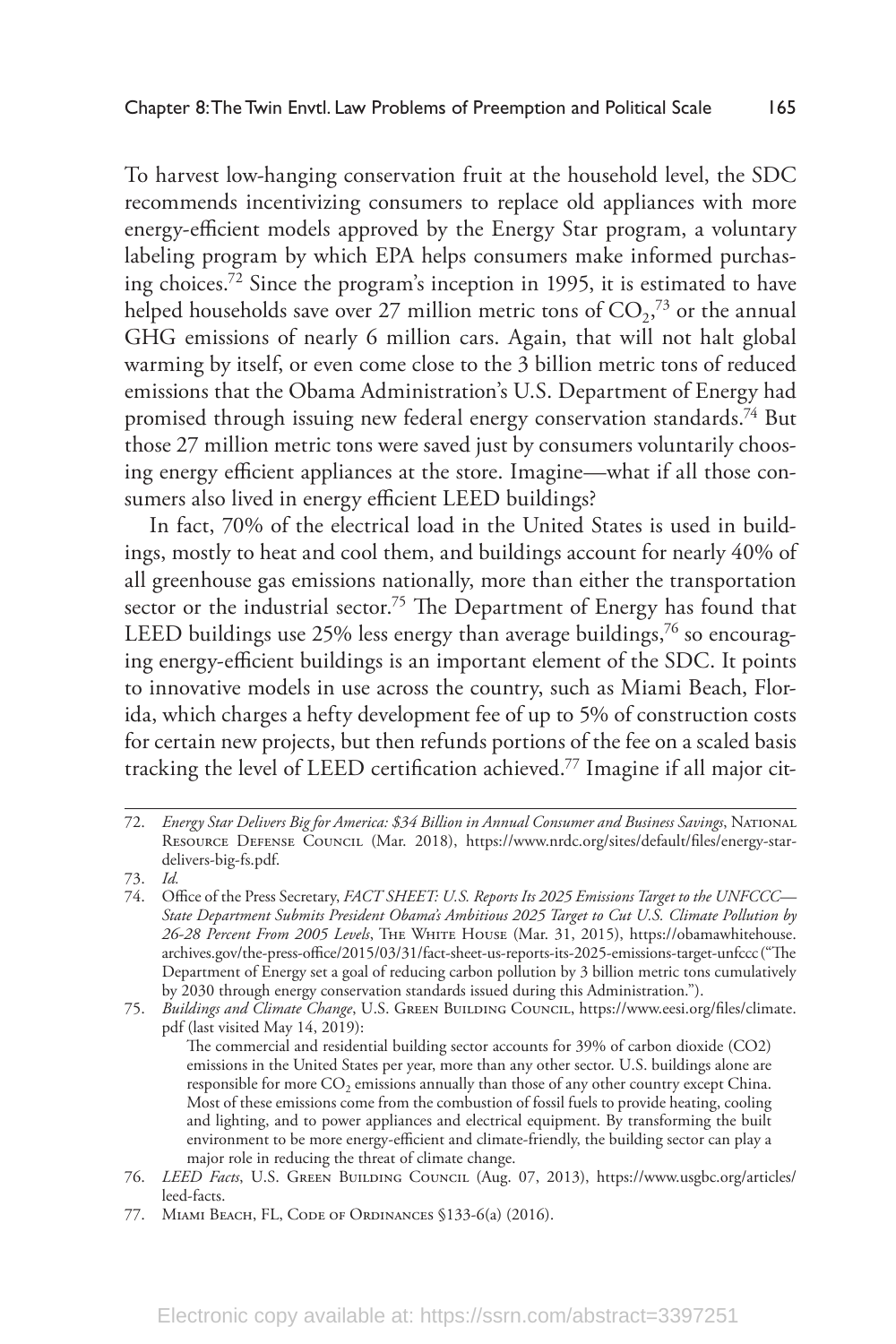ies, where real estate has become increasingly valuable, incentivized shifts toward LEED efficiency. Now that's the kind of collective action that could start to make a real dent in climate conditions.

Delivering water to municipal customers is also an energy-intensive enterprise, so any reduction in water consumption promises a corresponding reduction in energy consumption,<sup>78</sup> in addition to the critical environmental benefits of conserving water for its own sake. Because one-third of all household water use in the United States is for nonagricultural landscaping,<sup>79</sup> the SDC recommends landscaping for water conservation and xeriscaping, or the replacement of non-native plant species (like water-loving grasses) with native species adapted for local climatic conditions.80 Localities can implement sustainable landscaping goals not only by educating residents about the importance of water conservation (and the resulting financial benefits to them personally),<sup>81</sup> but by requiring developers to submit landscaping plans as part of development applications.82 EPA estimates that 8.5 billion gallons of water are used for nonagricultural outdoor purposes on a daily basis.<sup>83</sup> If communities could halve that figure through native landscaping and xeriscaping, Americans could save 4.25 billion gallons of water per day, or 1.551 trillion gallons of water per year in the United States $84$ —roughly equivalent to the amount of water used by 17 million homes annually, and 50% greater than the amount of water wasted every year through household water leaks.<sup>85</sup>

85. Chris Mooney, *The Incredibly Stupid Way That Americans Waste 1 Trillion Gallons of Water Each Year*, WASH. POST, Mar. 17, 2015.

<sup>78.</sup> U.S. EPA, Energy Efficiency in Water and Wastewater Facilities 1 (2013), https://perma.cc/ PWQ4-MND4.

<sup>79.</sup> U.S. EPA, *How We Use Water*, https://www.epa.gov/watersense/how-we-use-water (last visited May 14, 2019):

Nationally, outdoor water use accounts for 30 percent of household use yet can be much higher in drier parts of the country and in more water-intensive landscapes. For example, the arid West has some of the highest per capita residential water use because of landscape irrigation.

<sup>80.</sup> Water Conservation, SUSTAINABLE DEVELOPMENT CODE, http://sustainablecitycode.org/brief/requirewater-efficient-landscaping-2/#\_edn1 (last visited Apr. 23, 2019). *Energy Conservation and Efficiency*, Sustainable Development Code, https://sustainablecitycode.org/brief/require-water-efficientlandscaping-5/.

<sup>81.</sup> *See* Avi Friedman, Fundamentals of Sustainable Dwellings, 199-200 (2012); Sarah B. Schindler, *Banning Lawns*, 82 Geo. Wash. L.Rev. 394, 408 (2014).

<sup>82.</sup> See, e.g., Fort Lauderdale, Fla., Unified Land Development Code § 47-39.A.13 (C) (2009). Fort Lauderdale's code also requires that the applications include plans for using native species, diversifying the kind of species planted, and implementing xeriscaping.

<sup>83.</sup> U.S. EPA, Water-Smart Landscapes 2 (July 2013), https://www.epa.gov/sites/production/ files/2017-01/documents/ws-outdoor-water-efficient-landscaping.pdf (estimating that 29 billion gallons of water are used daily in the United States and therefore 8.5 billion accounts for 30 percent).

<sup>84.</sup> Statistics calculated by dividing 8.5 billion in half and then multiplying it by 365 days to equal the yearly totals.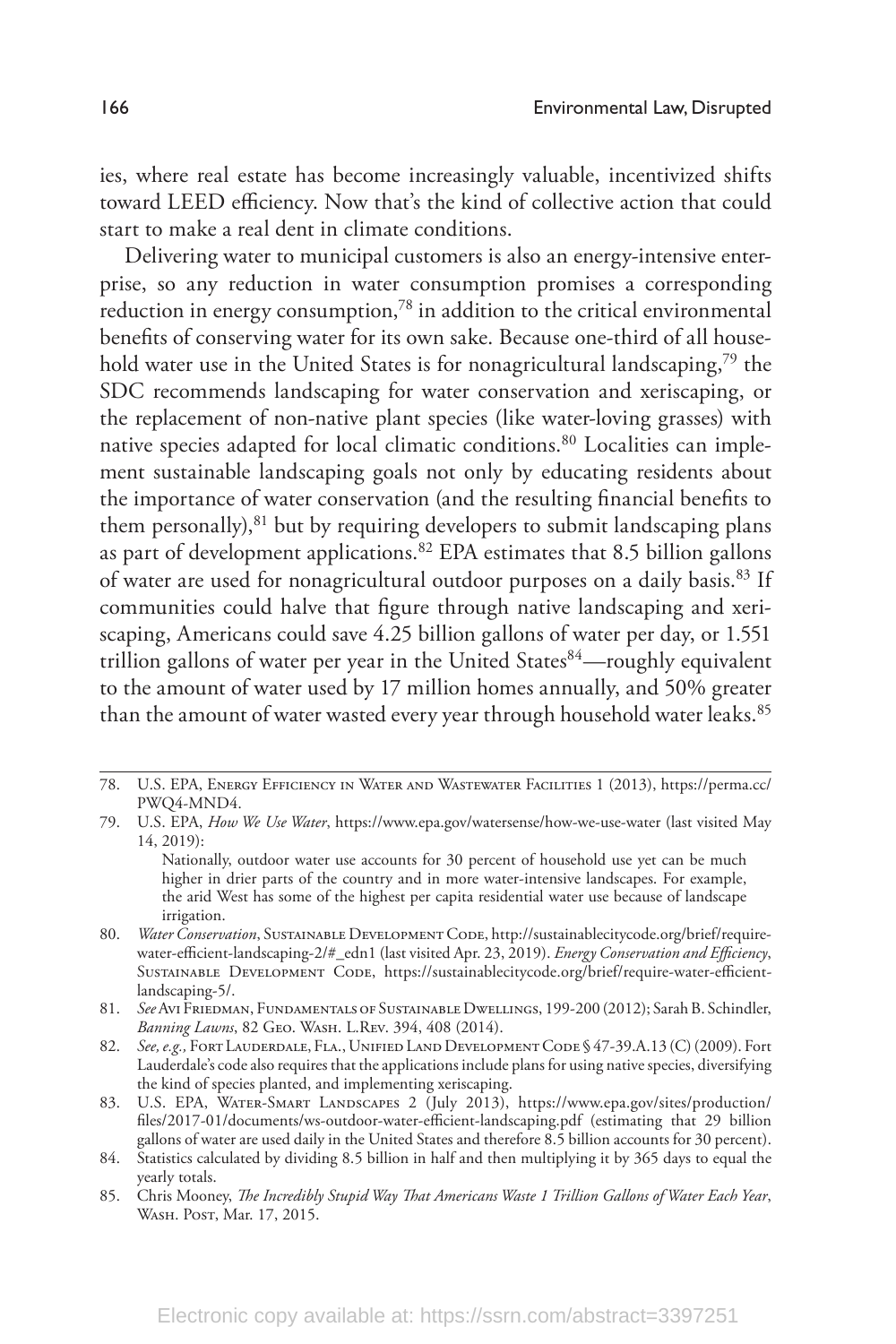Imagine—what if the same households also fixed the dripping faucets in their homes, a far easier task than water conservation landscaping?

It is good to be able to envision scaling up the local environmental progress already happening around the country, but of course, accomplishing these results through piecemeal regional governance will not be easy. Achieving the ambitious emission reduction goals set out in the 2015 Paris Agreement<sup>86</sup> will be an especially difficult task for local governments acting without the support of a uniform national program. Yet under the current political circumstances, it may be the only way that Americans can join the global community in the massive undertaking needed to prevent the worst impacts of climate change. As noted in part I, the State Climate Alliance coalition of 25 states and territories has already committed to upholding the objectives of the Paris Agreement within their borders,<sup>87</sup> signaling that resolve. Uniform laws and model rules, including the broad adoption of researched proposals in the new SDC, may provide the means for state and local actors to scale up to a uniform national response without the benefit of federal authority.

#### *B. Coordinated Action Through Private Environmental Governance*

Uniform laws provide the most obvious model for coordinated but nonfederal national response, yet we might even consider less conventional means. Legal pluralism heralds the possibility of multiple sources of normative policymaking operating simultaneously, including sources that go beyond the sovereignty-based law of nations, states, or local governments.<sup>88</sup> Could private or non-governmental policymaking contribute to large-scale environmental action?

In the herculean effort to achieve national-level results without the tools of national authority, it is worth considering the supporting role that private governance could play.89 Perhaps there is a role for meaningful environmental guidance or rulemaking by professional associations like the American Law

<sup>86.</sup> Earth Institute, *What Is the U.S. Commitment in Paris?* State of the Planet (Dec. 11, 2015) https:// blogs.ei.columbia.edu/2015/12/11/what-is-the-u-s-commitment-in-paris/:

The United States has committed to reduce its greenhouse gas emissions by 26-28 percent below the 2005 level in 2025, and to make "best efforts" to reduce emissions by 28 percent. That would include curbs on carbon dioxide, methane, nitrous oxide, perfluorocarbons, sulfur hexafluoride and nitrogen trifluoride, all of which contribute to global warming.

<sup>87.</sup> U.S. CLIMATE ALLIANCE, https://www.usclimatealliance.org (last visited May 14, 2019).

<sup>88.</sup> Paul Schiff Berman, *Global Legal Pluralism*, 80 S. Cal. L. Rev. 1155 (2007); Erin Ryan, *Federalism as Legal Pluralism*, *in* The Oxford Handbook on Legal Pluralism (Paul Berman ed., 2019).

<sup>89.</sup> Michael P. Vandenberg, *Reconceptualizing the Future of Environmental Law: The Role of Private Climate*  Governance, 31 PACE ENVTL. L. REV. 382 (2015); Michael P. Vandenberg, *Private Environmental* Governance, 99 CORNELL L. REV. 129 (2013).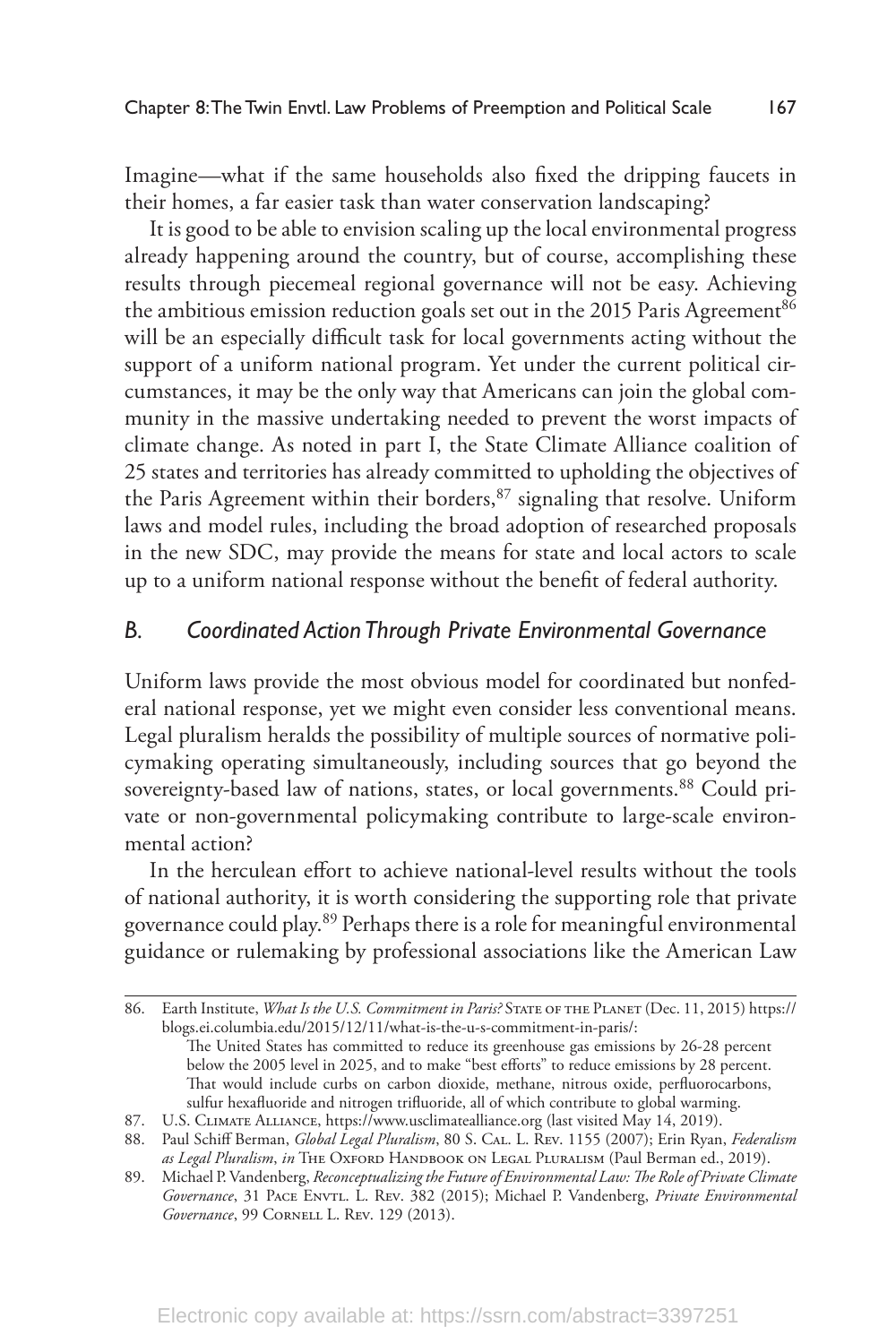Institute, the American Bar Association, or the American Medical Association, all of whom share interests in managing public health and safety. Commercial associations could become involved, such as the Risk and Insurance Management Society, which advises risk management professionals throughout the world and whose members would share an interest in moderating the accelerating environmental risks associated with climate change.

Trade organizations like the National Association of Tax Professionals, arts and culture organizations like the Screen Actors Guild, nongovernmental legal institutions like the Council of Mayors, colleges and universities, athletic teams and their fans, and others could all play a role. International service organizations like the Rotary Club could engage local business and community leaders to act as ambassadors for a chosen strategy to their distinct social networks. Religious environmental organizations have been especially proliferating in recent years, including the interdenominational National Religious Partnership for the Environment, providing environmental inspiration, education, and leadership within different communities of faith 90

Organizations like these could adopt a an SDC, either a general program or a subset of rules tailored to their own specialty. They could disseminate it among their own members, who could role model their behavior within their own professional networks and personal communities. Disseminating norms this way could begin the process of meaningfully shifting cultural norms involving waste, transportation, or energy use from the bottom up, where it may stick even more effectively than norm transitions that come only from the top down.

This section closes with a concrete example that ties some of the ideas in this chapter together: the large-scale deployment of consistent sustainability protocols through collectively organized but privately acting homeowner associations.

### *C. Sustainable CC&Rs as Climate Policy*

Of all the large-scale environmental challenges we face, climate change is the grandest, ideally calling not only for national but also for international

<sup>90.</sup> National Religious Partnership for the Environment, http://www.nrpe.org (last visited May 14, 2019):

The National Religious Partnership for the Environment brings together a diverse alliance of faith institutions and leaders in order to bring voice and action on behalf of caring for God's Creation. NRPE offers resources and accounts of how people of faith are acting upon God's mandate to be stewards of God's Earth. NRPE also fosters the religious voice on environmental issues.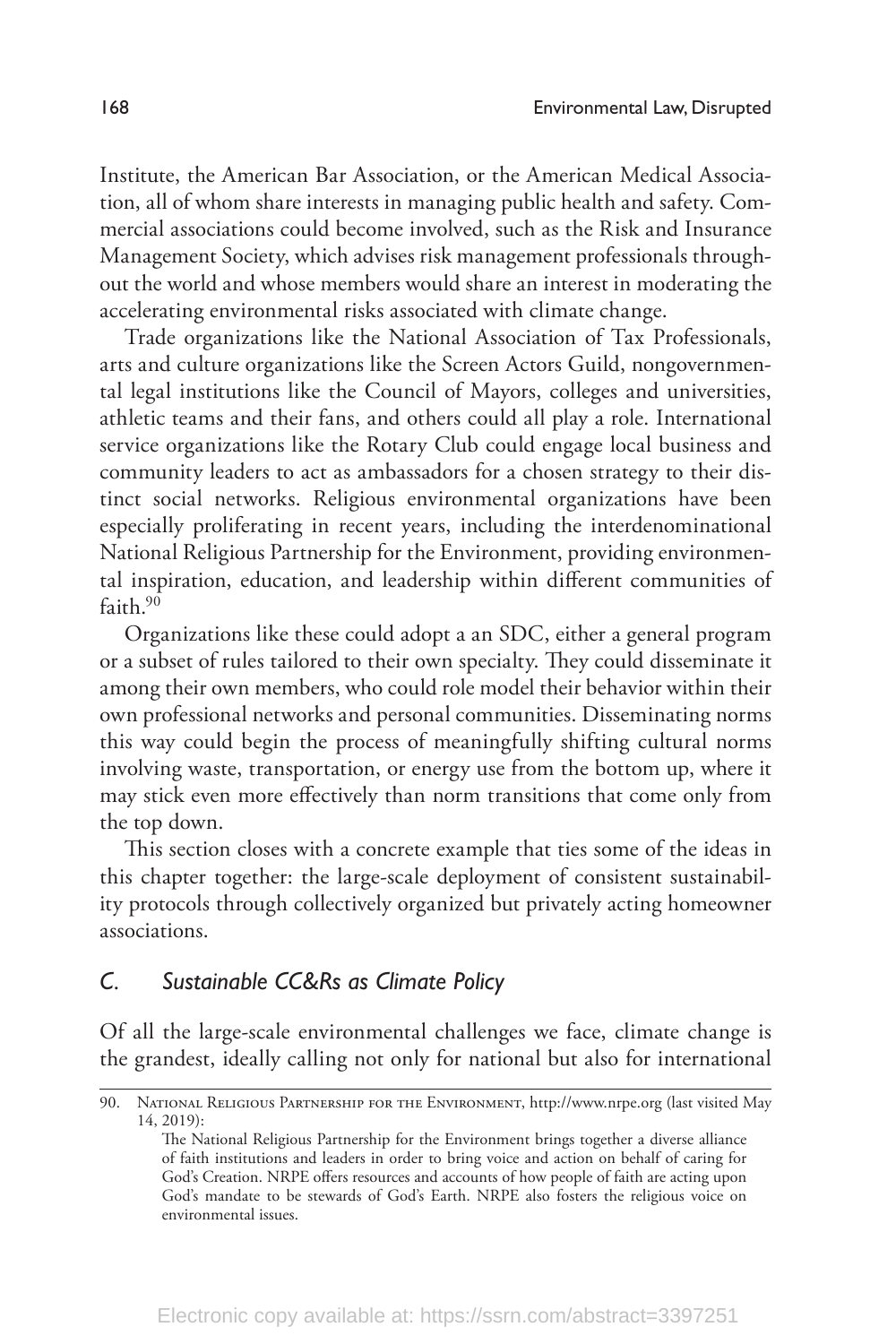policymaking. Yet a substantial volume of climate-relevant decisionmaking occurs within individual homes and neighborhoods. And in the United States, a large volume amount of that decisionmaking takes place through private homeowner associations (HOA)s.

HOAs create responsibilities and restrict choices among residents through the private law tools of restrictive covenants and equitable servitudes, generally through formal conditions, covenants, and restrictions (CC&Rs). One in five Americans lives on property subject to HOA governance,  $91$  but many HOAs operate without sufficient legal expertise or guidance. Recognizing this problem, many states enact statutes<sup>92</sup>; many municipalities provide guidance $93$ ; and many private organizations sponsor training materials $94$  for HOA board members, to help them make better decisions that strengthen their communities. But what if they could get additional guidance about making good environmental choices?

In other words, if we cannot get national-level climate policy through the federal government, and we cannot get enough states or cities on board to do the entire job at the regional level, maybe we could bridge the remaining gap to implement effective national-scale policy by harnessing the private law influence of HOA decisionmaking. Borrowing from the insights of the Sustainable Development Code discussed above,<sup>95</sup> experts could draft a Model HOA Sustainability Code of best practices that address such climate-related topics as water use, recycling, energy conservation, renewables, transportation design, and other issues that implicate climate footprint. A Model HOA Sustainability Code could encourage landscaping practices that are consistent with water conservation and that limit pesticide and nutrient loading of waterways. It could provide guidance for increasing recycling and composting, mandate LEED-certified construction and Energy Star Appliances, and incentivize the use of hybrid or electric vehicles.

A Model HOA Sustainability Code could also discourage HOAs from preventing solar panels, clothes lines, rain barrels, compost bins, or other sustainable practices that some HOAs have previously forbidden for aesthetic

<sup>91.</sup> Ernie Smith, *Study: Homeowners Associations Hit New Population Peaks*, Assocs. Now (May 15, 2015), https://associationsnow.com/2015/05/study-homeowners-associations-hit-new-population-peaks/.

<sup>92.</sup> FLA. STAT. §720 (2018).

<sup>93.</sup> *Homeowners Associations,* Henrico County, Virginia, https://henrico.us/revit/hoas/ (last visited May 14, 2019).

<sup>94.</sup> Homeowner Associations USA, *A Guide for Homeowner Association Board Members* (2010), https:// www.hoa-usa.com/files/documents/Board%20Training%20Curriculum%20102013.pdf.

<sup>95.</sup> Climate Change, SUSTAINABLE DEVELOPMENT CODE, http://sustainablecitycode.org/chapter/ chapter-1/1-1/#intro (last visited May 15, 2019).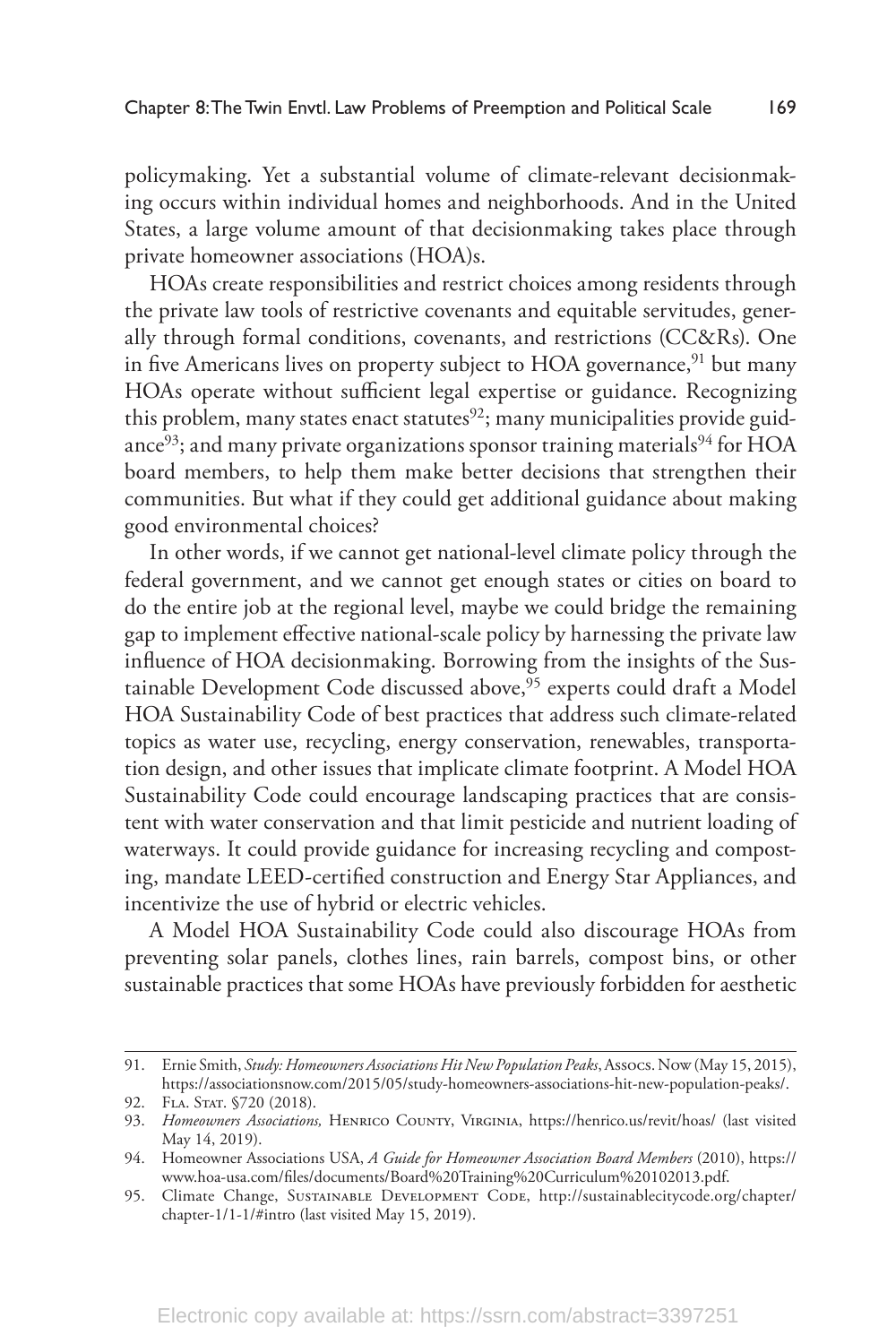reasons.96 Not all HOAs impose aesthetic guidelines, nor do all HOAs consider sustainable practices like installing solar panels to be unaesthetic, but enough have taken steps to limit them that an increasing number of states have enacted legislation preventing it.<sup>97</sup> A Model HOA Sustainability Code must be sensitive to the value that many HOA residents place on aesthetic uniformity, which they see as beautifying their neighborhoods, ensuring that all owners properly maintain their property, and preserving their overall property values.98 Model Code proposals encouraging compost bins or rain barrels could face opposition, but HOAs can overcome it by ensuring a strict style of uniformity in the implementation of sustainable practices.

For example, HOAs could encourage residents to compost or line dry clothes but require that compost bins or clotheslines be kept behind homes or out of street view. They could encourage residents to use rain barrels, but require a uniform size, shape, or color. They could encourage the installation of solar panels but require reasonable uniformity in placement or other aesthetic factors, and perhaps even negotiate volume discounts for their residents with providers who can specialize their services to community aesthetic guidelines. Implementing sustainable practices without sacrificing aesthetic value is both possible and desirable, and helping HOAs do so through a Model Code could helpfully shift the culture of how HOA residents engage with sustainability.<sup>99</sup>

Following the guidance in a Model HOA Sustainability Code, HOAs could even be encouraged to provide sanctuary for the biodiversity that is increasingly threatened in areas undergoing rapidly residential development. Larger HOAs often manage green spaces beyond the yards of individual

<sup>96.</sup> *See, e.g.*, Stan Cox, *Homeowner Associations Restrict Eco-Friendly Practices in Favor of Aesthetics*, Grist (Aug. 13, 2008), https://grist.org/article/lets-handcuff-the-property-cops/ (discussing HOA objections to ecofriendly household practices such as clotheslines, rain barrels, and native landscaping).

<sup>97.</sup> See, e.g., Savannah Cardon, *Bill Introduced to Keep HOAs From Banning Rooftop Solar Panels*, IDAHO Press (Jan. 31, 2019), https://www.idahopress.com/news/local/bill-introduced-to-keep-hoas-frombanning-rooftop-solar-panels/article\_18f59738-7a2d-56c1-add8-60ffff2359aa.html; *Homeowners Associations and Solar Access in Florida*, Solar United Neighbors, https://www.solarunitedneighbors. org/florida/learn-the-issues-in-florida/homeowners-associations-and-solar-access-in-florida/ (last visited May 14, 2019) (discussing two different Florida statutes enacted to prevent HOAs from interfering with property owners' installation of solar panels).

<sup>98.</sup> *Homeowners Associations: The Pros and Cons of HOAs*, UpNest, https://www.upnest.com/1/post/ homeowners-associations-the-pros-and-cons-of-hoa/ (last visited May 14, 2019); Erin A. Hopkins, *The Impact of Community Associations on Residential Property Values: A Review of the Literature* 5 (Nov. 2015), https://foundation.caionline.org/wp-content/uploads/2017/07/VATech\_Property\_Values.pdf (explaining that while a number of factors contribute to fluctuations in property value, the covenants of an HOA can protect neighbors of unkempt or foreclosed homes from decreases in property value due to unkempt properties or lawns).

<sup>99.</sup> Seth Weissman, *HOA Covenants for Sustainability*, URBAN LAND MAG., Mar. 8, 2012, https://urbanland.uli.org/economy-markets-trends/hoa-covenants-for-sustainability/.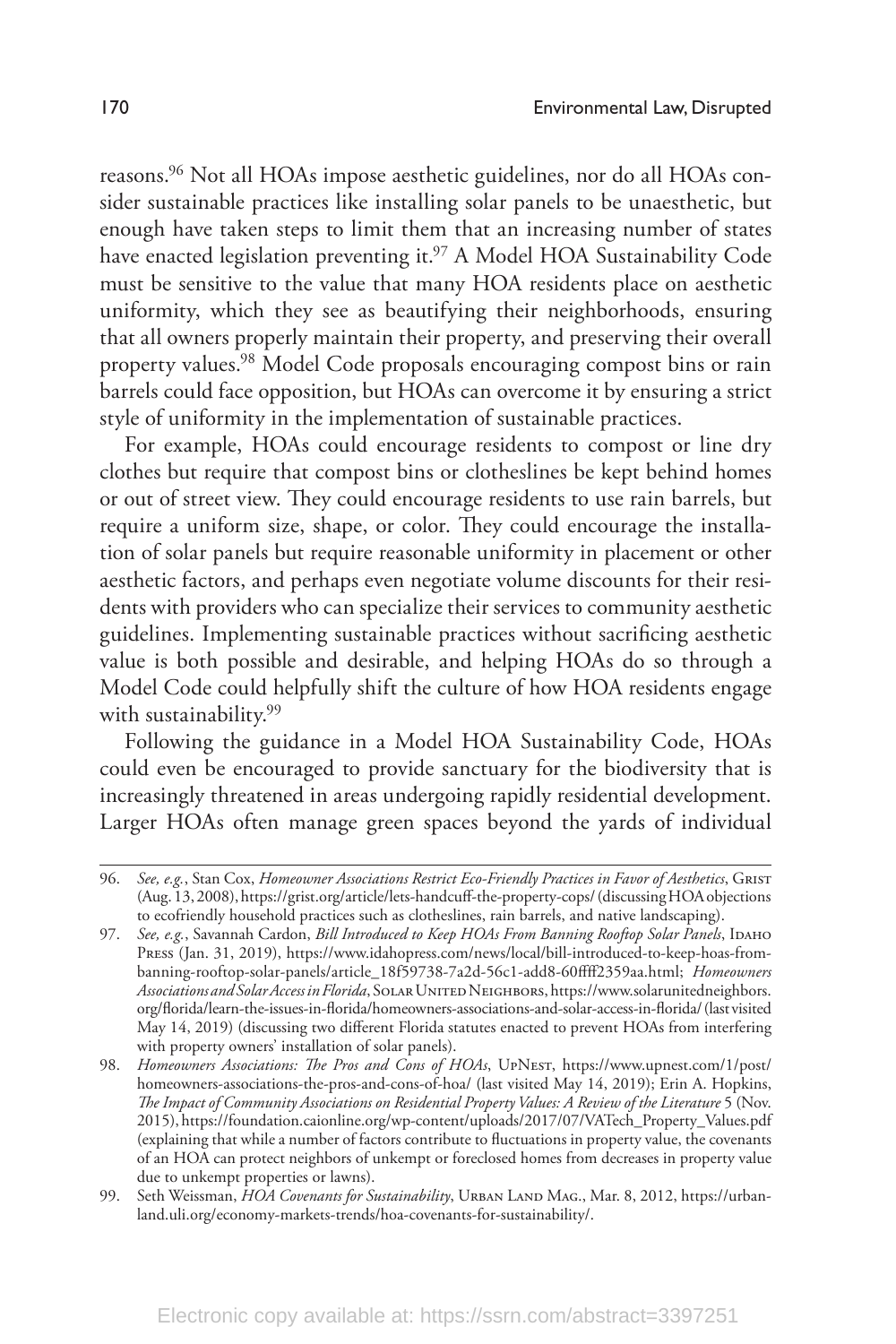homeowners, which, if properly managed, can become home to native plant and animal species.100 One study even found an increase in biodiversity on well-managed HOA grounds.<sup>101</sup> When managed with native landscaping and without the over application of pesticides, HOA grounds provide fertile ground for bird and wildlife habitat, which can both promote environmental values and provide increased enjoyment for residents. In these ways, HOAs can be managed compatibly with environmental values, and they can become a resource and a role model for encouraging sustainability within their communities.

Conventionally, HOAs have been seen more often as protectors of private real estate interests than as friends of the environment, but of course, we are increasingly seeing how the two are interrelated. Imagining HOAs at the forefront of national-level sustainable governance may require vision, but it is hard to imagine a more pressing moment for environmental visionaries. The call for that scale of thinking, that degree of creativity, and that reach of ambition is here. Now is the time to try everything, because we have absolutely everything to lose.

#### **III. Conclusion**

In the current political context, the threat of federal preemption of subnational regulation poses serious problems for environmental governance, as do the governance-scale challenges of managing national-level environmental crises without the benefit of federal authority. Overcoming them will require novel ideas and ambitious plans of action. Yet it is a moment in which the benefits of environmental federalism—and American federalism in general—are especially revealed. Preserving local, state, and regional authority to respond to the environmental problems left unchecked at the federal level will be key, as will be tapping the potential capacity of private environmental governance by non-governmental actors and individuals.

As this chapter details, subnational actors are already taking up the gauntlet thrown down by the recent wave of federal environmental repeals. The goal is not to replace federal environmental law, which will always be needed for dealing with environmental harms that spill over into subnational jurisdictional boundaries, or that require international cooperation, or for pro-

<sup>100.</sup> Susannah B. Lerman, Victoria Kelly Turner, & Christofer Bang, *Homeowner Associations as a Vehicle for Promoting Native Urban Biodiversity*, 17 Ecology & Soc'y 45 (2012); University of Massachusetts Amherst, *Homeowner Groups Can Support Native Species in Suburbia*, ScienceDaily, Mar. 25, 2013, www.sciencedaily.com/releases/2013/03/130325160240.htm.

<sup>101.</sup> *Homeowner Groups Can Support Native Species in Suburbia*, *supra* note 100.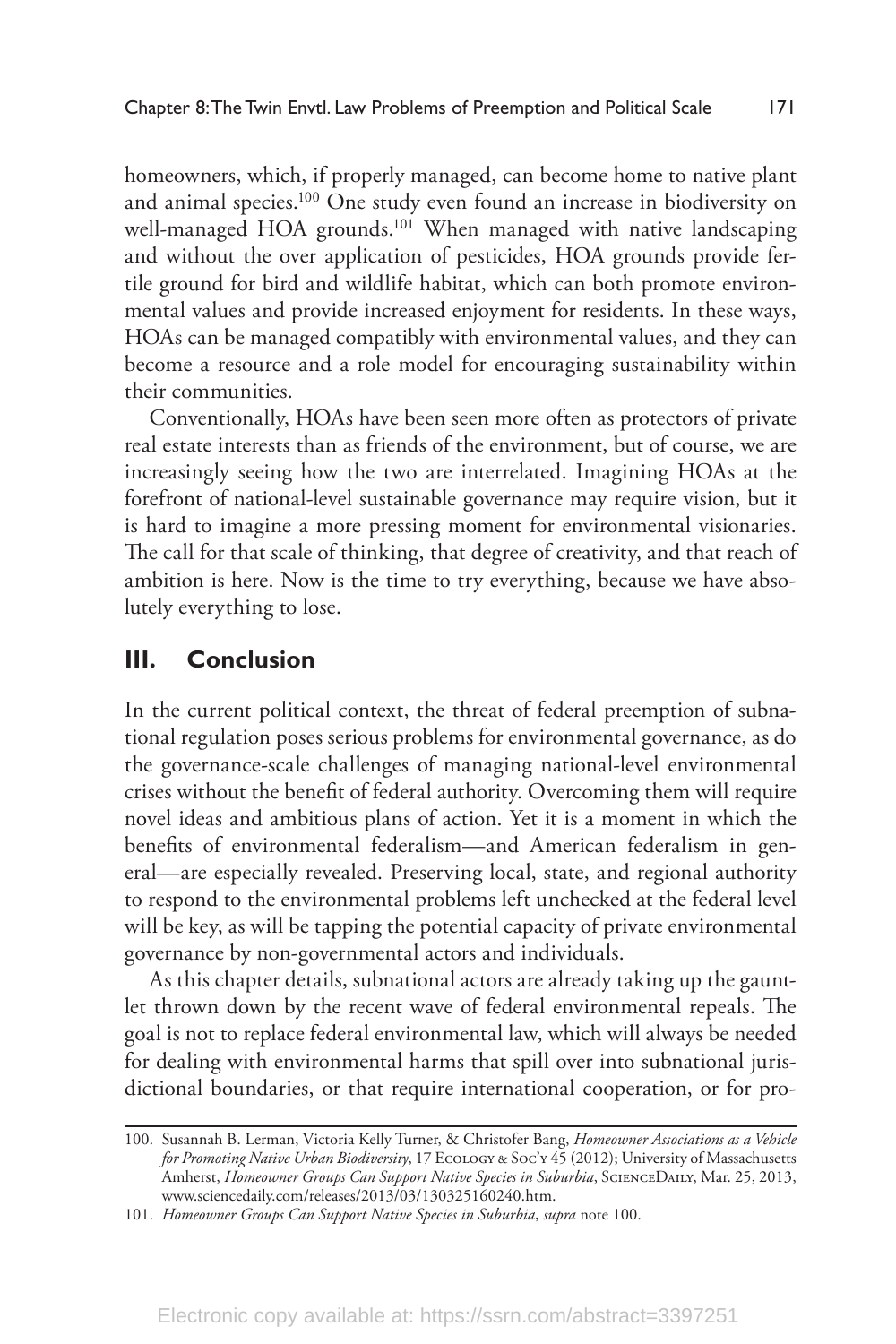viding certain regulatory capacity, in terms of rulemaking, financing, and research tools of good governance. The goal is to produce enough regulatory redundancy to withstand lapses in federal or state involvement as necessary.

As the federal government withdraws itself from the regulatory arena, it confers an opportunity on state, local, and even private and professional actors to experiment with the limits of their own regulatory capacity, and to show the world what might be possible. For example, environmental advocates worldwide were shattered when the Trump Administration withdrew the United States from the Paris Agreement,<sup>102</sup> but a separately acting coalition of states, companies, and municipalities quickly pledged to honor the agreement anyway, doing what they could with the capacity available to them.103 As halting and disjointed as these efforts may seem, they represent a hopeful harbinger for more coordinated nonfederal environmental governance in the future.

To be sure, there are limits to what local governments and private governance can do in attempting to fulfill the promises made on behalf of an entire nation—in this case, to reduce greenhouse gas emissions 26% below 2005 levels by 2025, by mandating improved appliance efficiency, higher fuel economy in motor vehicles, and reduced emissions from power generation.<sup>104</sup> The very collective action problems of hold-out and free-riding that inspired the strong federal authority conferred by the U.S. Constitution<sup>105</sup> threaten to undo purely local efforts.106

Yet while states, cities, and even HOAs lack the power of the federal government to, for example, reenact the Clean Power Plan that the Obama Administration had drafted to effectuate our Paris Agreement commitment, they also have advantages that the federal government lacks. Local actors can respond more nimbly to the needs of individual communities when implementing emission reducing actions,<sup>107</sup> especially in the context of energy reform. Local governments can play an enormously important role in creating transportation options and fostering local, renewable, energy pro-

<sup>102.</sup> Michael D. Shear, *Trump Will Withdraw U.S. Fom Paris Climate Agreement*, N.Y. Times, June 1, 2017, https://www.nytimes.com/2017/06/01/climate/trump-paris-climate-agreement.html.

<sup>103.</sup> Tabuchi & Fountain, *supra* note 27.

<sup>104.</sup> *United States of America*, NDC Registry (interim) (last visited May 14, 2019). https://www4.unfccc. int/sites/NDCStaging/pages/Party.aspx?party=USA

<sup>105.</sup> Alison L. Lacroix, The Ideological Origins of American Federalism 135-48 (2010).

<sup>106.</sup> *See* Robert B. McKinstry et al., *Federal Climate Change Legislation As If the States Matter*, 22 Nat. Resources & Env't 3, (2008); Kirsten Engel, *State and Local Climate Change Initiatives: What Is Motivating State and Local Governments to Address a Global Problem and What Does This Say About*  Federalism and Environmental Law?, 38 URB. LAW. 1015 (2006).

<sup>107.</sup> ICLEI—Local Governments for Sustainability, *Localizing the Paris Agreement* (2017), http://icleiusa. org/wp-content/uploads/2017/09/Localizing-the-Paris-Agreement-ICLEI-USA-2017.pdf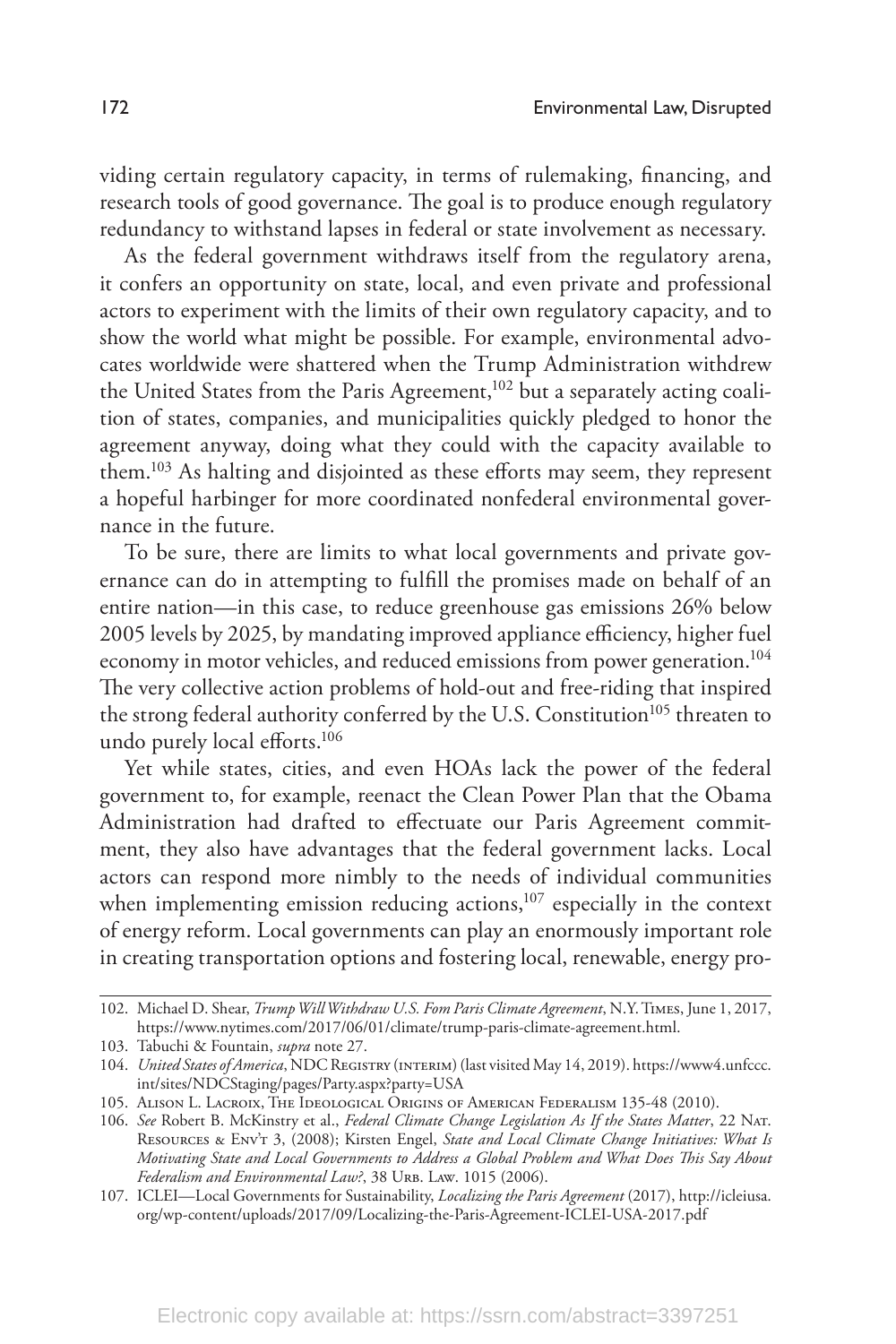duction.<sup>108</sup> In areas where local production is not possible, municipalities can negotiate with investor-owned utilities to provide renewable energy that align with their community goals.

As the Sustainable Development Code demonstrates, both public and private actors can encourage developers to build more energy-efficient buildings, through both tax incentives and private demand. Waste management, an energy-intensive endeavor, is another realm in which local actors can cumulatively facilitate national emissions reductions. By setting waste diversion and reduction goals, local governments can encourage citizens to locally recycle, compost, and produce less waste than they do today, saving the energy otherwise required to collect, transport, and process it.<sup>109</sup> Encouraging citizens to produce less waste will require cultural shifts over time, but local governments can accelerate the process by charging a fee for single-use grocery bags or building local compost facilities to reduce methane emissions from food waste.

In the end, achieving the U.S. emission reduction goals set out in the Paris Agreement will be a difficult task for subnational actors, but until environmental advocates regain federal authority, it is their best—and perhaps our only—alternative. Joining forces with the rest of the global community to combat climate change will require creativity and experimentation. It will not be easy for Americans, but we can follow multiple pathways toward better energy consumption, water usage, emissions reduction, and waste management, organizing through the media of uniform laws, model sustainability codes, or private law alternatives organized through, to take one example, HOA-based private governance.

The ideas and examples offered here are just the beginnings of the brainstorm of how state, local, private, and professional actors can aggregate environmental reform across communities. But as noted above, necessity breeds creativity—and right now, the need is humbling. If trends continue, a return to laissez-faire, pre-environmental movement policies looms just as the unabated climate crisis portends new levels of environmental catastrophe. So with alarm bells for inspiration, environmental advocates must work together as never before to find a path forward.

<sup>108.</sup> *Id.* 

<sup>109.</sup> *See* sources cited *supra* note 67.